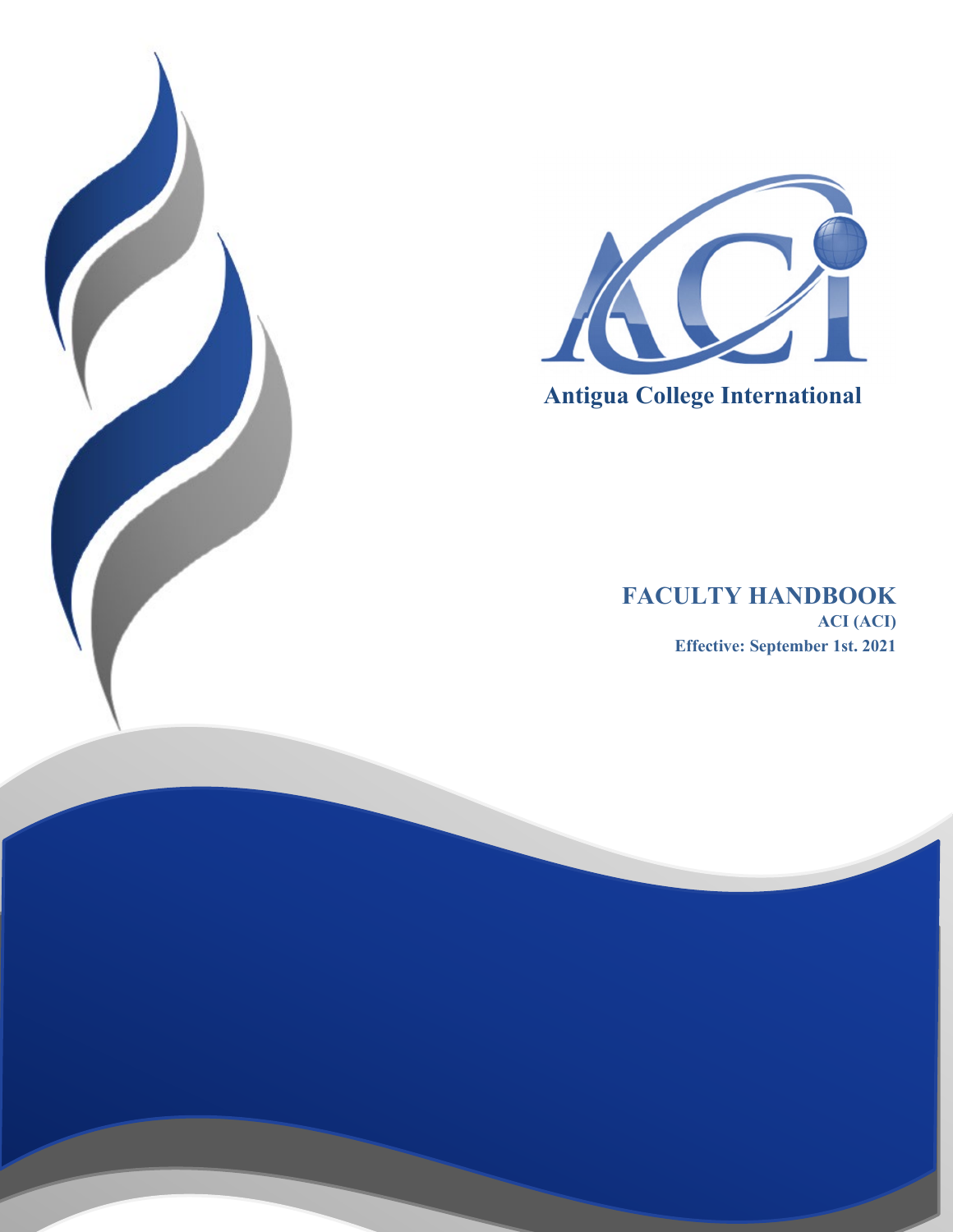*Antigua College International (ACI) does not discriminate based on age, color, handicap, national or ethnic origin, race or sex in the administration of its educational, admission, or registration policies, scholarships, loan programs, employment practices, or any College administered program.*

© Antigua College International Inc. 2021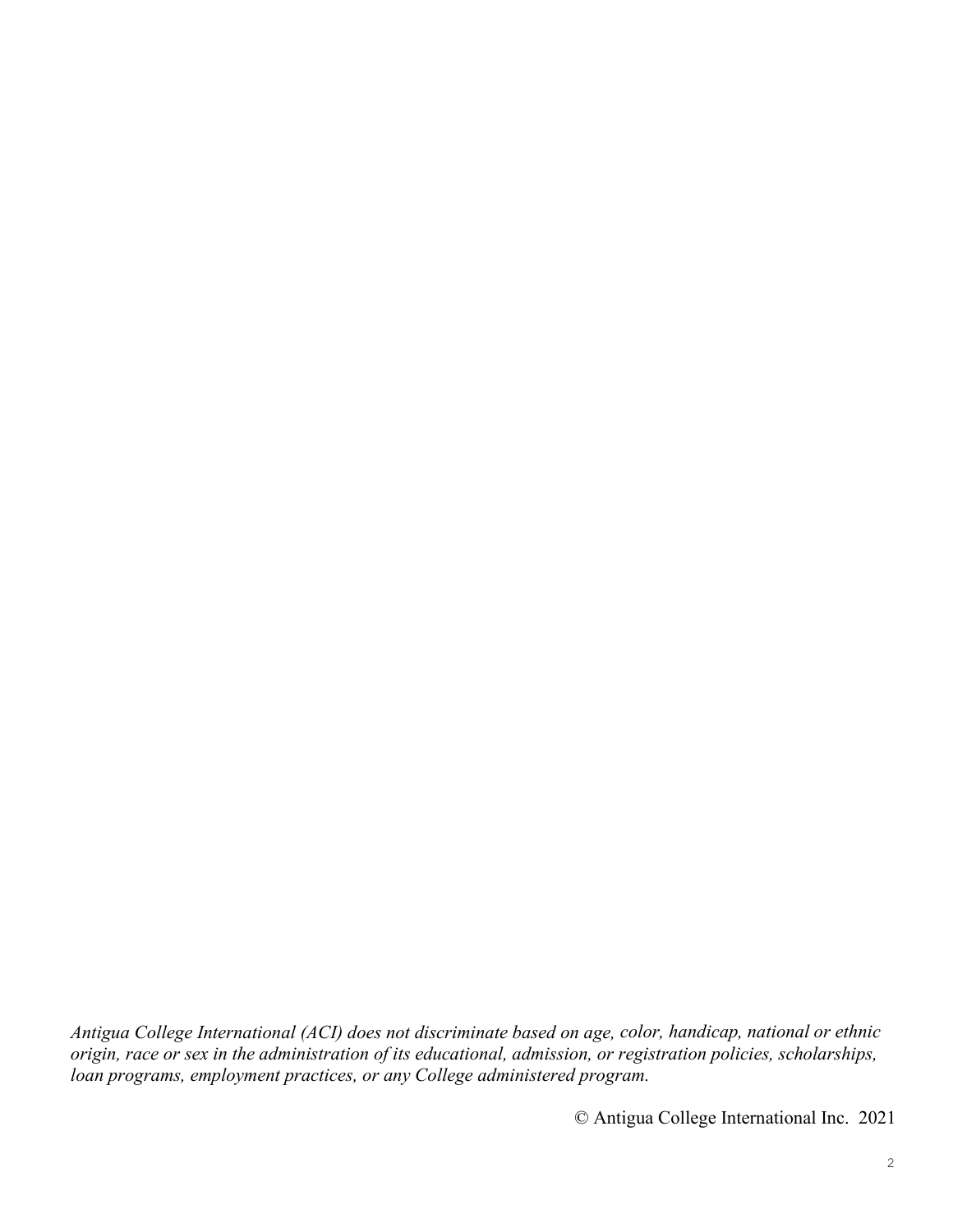# **Table of Content**

| Preface                                               | 5  |
|-------------------------------------------------------|----|
| Our Educational Philosophy                            | 5  |
| The Faculty at ACI                                    | 5  |
| <b>Faculty Governance</b>                             | 6  |
| <b>ACINFO Bylaws</b>                                  | 6  |
| <b>Academic Freedom at ACI</b>                        | 7  |
| Academic Freedom                                      | 7  |
| Policy Regarding Infringements upon Academic Freedom  | 8  |
| Copyright Policy                                      | 8  |
| <b>Professional Ethics and ACI Policies</b>           | 9  |
| Instructor's Code of Ethics                           | 9  |
| <b>Faculty Professional Ethics</b>                    | 9  |
| <b>Faculty Nondiscrimination Policy</b>               | 9  |
| Sexual Harassment policy                              | 9  |
| <b>Faculty Selection Criteria</b>                     | 10 |
| <b>ACI Policies and the Faculty</b>                   | 11 |
| Procedure for Selection of the Faculty                | 11 |
| Policy on Assignments                                 | 11 |
| <b>Faculty Orientation</b>                            | 11 |
| <b>Faculty Mentoring Program</b>                      | 12 |
| Responsibilities of New Faculty                       | 12 |
| <b>Faculty Compensation</b>                           | 12 |
| <b>Salary Review</b>                                  | 12 |
| Performance Review                                    | 13 |
| Policy Concerning Teaching Loads                      | 13 |
| Provisions for Faculty during Clinical Experiences    | 13 |
| Using a Preceptor                                     | 14 |
| Policy Regarding Graduation Ceremonies                | 14 |
| Policy on Release of Student Record Information       | 14 |
| Policy on Relations with other Employees and Students | 14 |
| <b>Locating Employees</b>                             | 15 |
| Policy on Personal Phone Calls                        | 15 |
| Policy on Protection of Personal Property             | 15 |
| Policy on Faculty Meetings                            | 15 |
| Policy on Faculty Participation in College Activities | 15 |
| Proprietary Information                               | 15 |
| Supplies                                              | 16 |
| Policy on Issuance of Instructors' Textbooks          | 16 |
| <b>Textbook Selection</b>                             | 16 |
| <b>Duplicating Services</b><br>$\qquad \qquad -$      | 16 |
| Security and Access to College Facilities             | 16 |
| Policy on Campus Crime                                | 16 |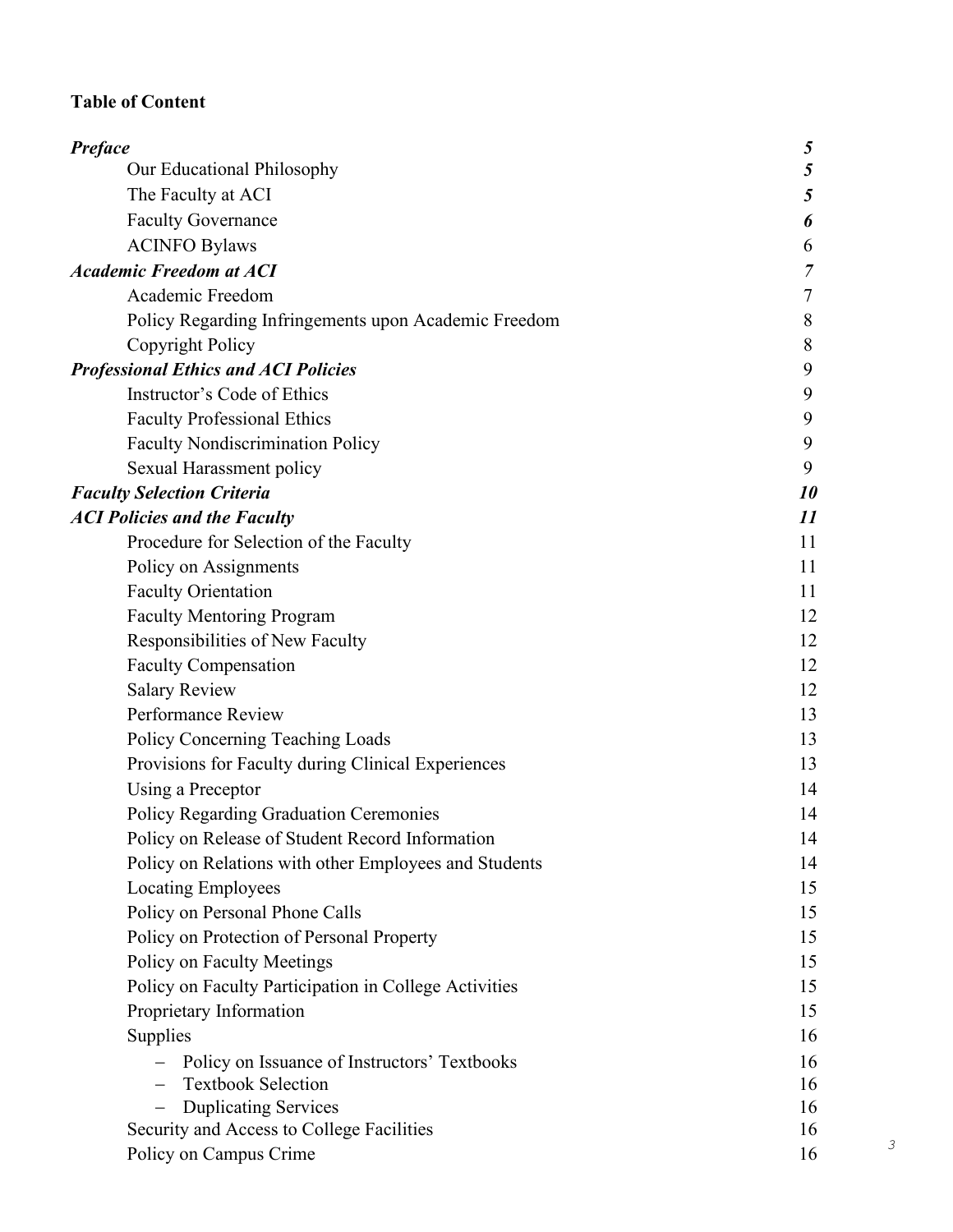| Reporting of a Crime                                                | 17 |
|---------------------------------------------------------------------|----|
| Policy Regarding Drugs and Alcohol on Campus                        | 17 |
| <b>Conditions of Service</b>                                        | 18 |
| Evaluations<br>$\overline{\phantom{0}}$                             | 18 |
| Tenure                                                              | 18 |
| Curriculum Review and The Curriculum Committee                      | 18 |
| Absence of the Instructor                                           | 18 |
| <b>Faculty Vacations</b>                                            | 19 |
| Paid Faculty Holidays                                               | 19 |
| Faculty Members' Workdays<br>$\qquad \qquad -$                      | 19 |
| <b>ACI</b> Employee Scholarship                                     | 19 |
| <b>Faculty Professional Development</b><br>—                        | 19 |
| <b>Faculty Portfolio</b>                                            | 20 |
| Collegiate Activities Participation by Faculty<br>$\qquad \qquad -$ | 20 |
| End of Course Evaluation Surveys                                    | 20 |
| <b>Student Academic Policies and Development</b>                    | 20 |
| <b>Academic Honors and Awards</b>                                   | 21 |
| Director of Nursing Honor List<br>$\qquad \qquad -$                 | 21 |
| President's Honor List                                              | 21 |
| Graduation Honors in Baccalaureate and Associate Degree Programs    | 21 |
| The Learning Resource Center                                        | 21 |
| The Classroom                                                       | 21 |
| The syllabus<br>$\qquad \qquad -$                                   | 21 |
| First Day of Class                                                  | 21 |
| <b>Classroom Rules</b>                                              | 21 |
| Length of Classes                                                   | 22 |
| <b>Class Cancellations</b>                                          | 22 |
| Policy on Student's Campus Life                                     | 22 |
| <b>Student Code of Behavior</b>                                     | 22 |
| Accommodations for Students with Disabilities<br>—                  | 23 |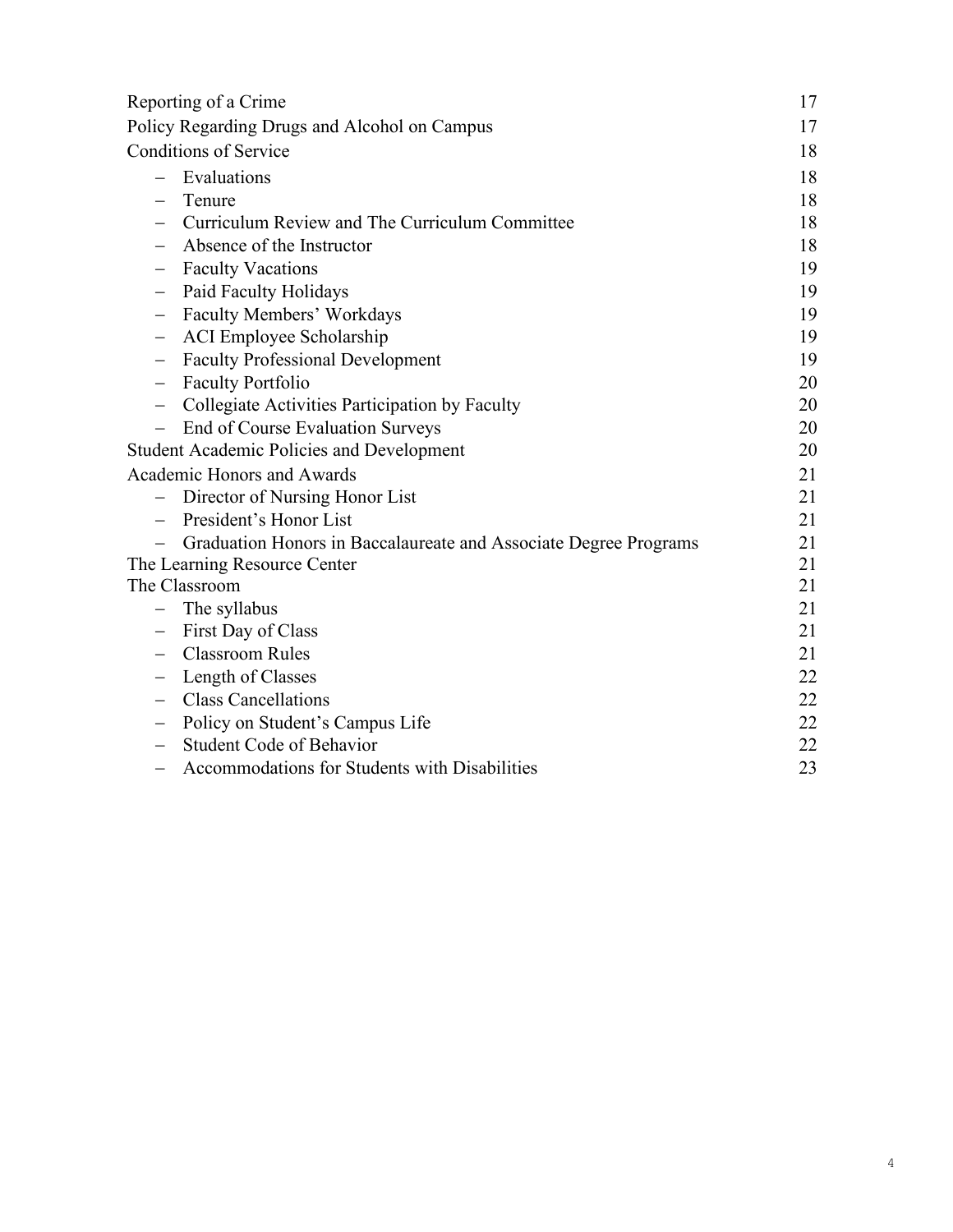This *Faculty Handbook* is presented to the Antigua College International (ACI) faculty as a guide to the policies and procedures affecting instruction, with examples of the various forms that may be useful for the instructor.

ACI has as its target the diverse South Florida population. Faculty teach and communicate in the English language, however, for clarification purposes, the faculty may address the student in their native language. ACI requires instructors to have a strong academic background and to utilize student-oriented methodologies. The instructor's theory of education is part of academic freedom and must adhere to the Mission and Vision of the College.

Before educating at ACI, all faculty must begin by learning and understanding the institution's Mission.

### **The Mission of ACI is to provide superior educational opportunities through enhanced knowledge, and first-class service. ACI seeks to support and prepare graduates to meet the challenges of the career path they have chosen.**

At ACI, the instructor will provide a learning experience which shall:

- 1. Satisfy diverse learning styles.
- 2. Deliver education that will entice the student's attention to their role in the chosen academic field.
- 3. Uphold the professional standards of the student's chosen field.
- 4. Apply consistent grading styles while sharing the modalities in evaluation.
- 5. Positively impact the student's learning outcomes and learning experiences.

## *Our Philosophy in Education*

ACI strives to

- 1. Prepare the students for personal and professional success.
- 2. Contribute to the creativity and diversity, which are vital parts of South Florida.

ACI adheres to a philosophy that leads the institution and its faculty and staff to seek the highest levels of academic and professional excellence. ACI is committed to continuously reviewing and assessing courses and programs to keep abreast of changes in a changing professional landscape.

# **The Faculty at ACI**

The strength and dedication of the faculty and students are pivotal for ACI as an institution of higher academic and professional education. To achieve excellence in education, ACI faculty should adhere to:

- 1. Dedication to their profession and area of study as exemplified by:
	- A. Active participation in their discipline and profession
	- B. Proficiency in their area of study
	- C. Maintaining current in their professional skills by staying active in research, attending professional seminars, and advancing their academic education
- 2. Maintaining competency in teaching methodologies by:
	- A. Being aware of the characteristics of the student body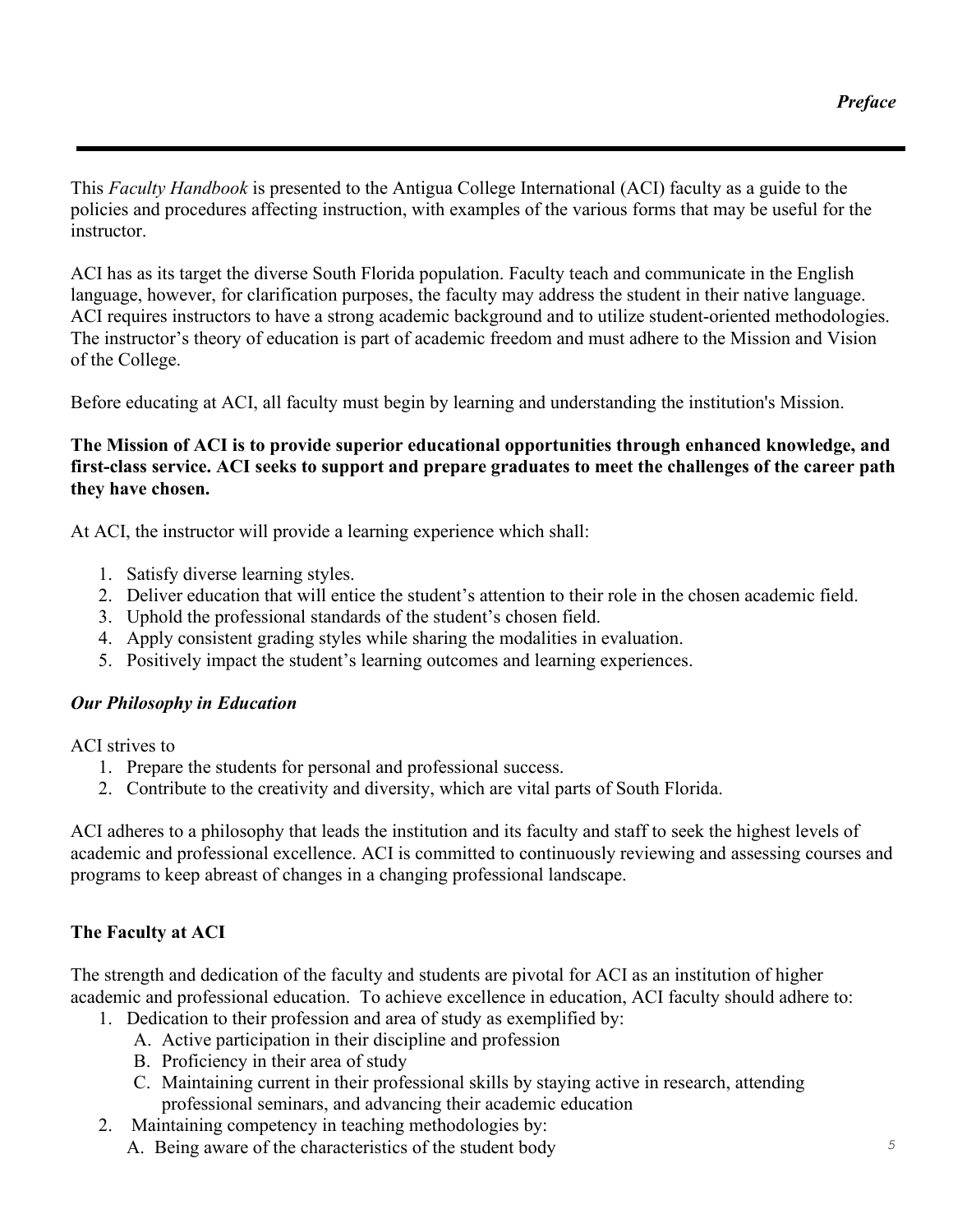- B. Apply the appropriate teaching techniques to facilitate the understanding of the subject matter
- C. Attending in-services, training, and seminars to gain an understanding of the latest educational techniques and to meet the student learning challenges presented in ACI.

#### **Faculty Governance**

The ACI Nursing Faculty Organization (ACINFO) is the organization created by the ACI Nursing faculty. Faculty at the institution meet with the Director of Nursing (DON) monthly. Part-time faculty are encouraged to attend the meetings; however, they will not vote on pressing matters. The Organization can form committees to address issues of concern or to discuss suggestions for changes to the programs. The Nursing Faculty Organization is the decision-making body for all the nursing programs. Student representatives from the nursing student body are invited to serve on committees; however, they will not have the right to vote. Committees could meet every month or on a schedule agreed by quorum. The Director of Nursing can appoint faculty to committee assignments during the academic year.

### **ACI Nursing Faculty Organization (ACINFO)**

## **ACINFO BYLAWS**

**Article I** - NAME: The Name shall be ACI Nursing Faculty Organization (ACINFO)

**Article II** – PURPOSES: The ACINFO shall have the following purposes:

- A. Promote the standards of the nursing education programs
- B. Guide nursing programs through a process of evaluation
- C. Work with administration to establish/review policies and procedures for nursing faculty and students following the institution, state, Florida Board of Nursing, and accrediting agency standards.

**Article III-** FUNCTIONS: The functions of the ACINFO will be as follows:

- A. Review and make changes to program outcomes based on the results of the assessment process. Changes and revisions must be consistent with the Mission and vision of the institution.
- B. Systematically evaluate and coordinate all curriculum changes in the Nursing Programs consistent with the Mission of the institution and the program outcomes.
- C. Participate in activities and committees that will benefit the institution, the students, and the faculty.

**Article IV** – MEMBERSHIP: The ACINFO will be made up by all the nursing faculty members. Full-time faculty will have a full voice and vote. Part-time faculty will have a full voice but no voting privileges. The Chair of the ACINFO shall be the Director of Nursing.

**Article V**- DUTIES OF THE CHAIR:

- A. The Chair shall prepare the agenda for all meetings.
- B. The Chair will appoint a secretary to keep minutes of all meetings
- C. The Chair will ensure meetings are conducted according to Robert's Rules of Order.
- D. The Chair will serve as the liaison between the college administration and the ACINFO.
- E. The Chair will maintain a permanent copy of the minutes and proceedings of all meetings.
- F. The Chair will have voting rights only in tie-breaking situations.

Article VI- MEETINGS- The ACINFO will start meeting every month or on a schedule agreed by quorum.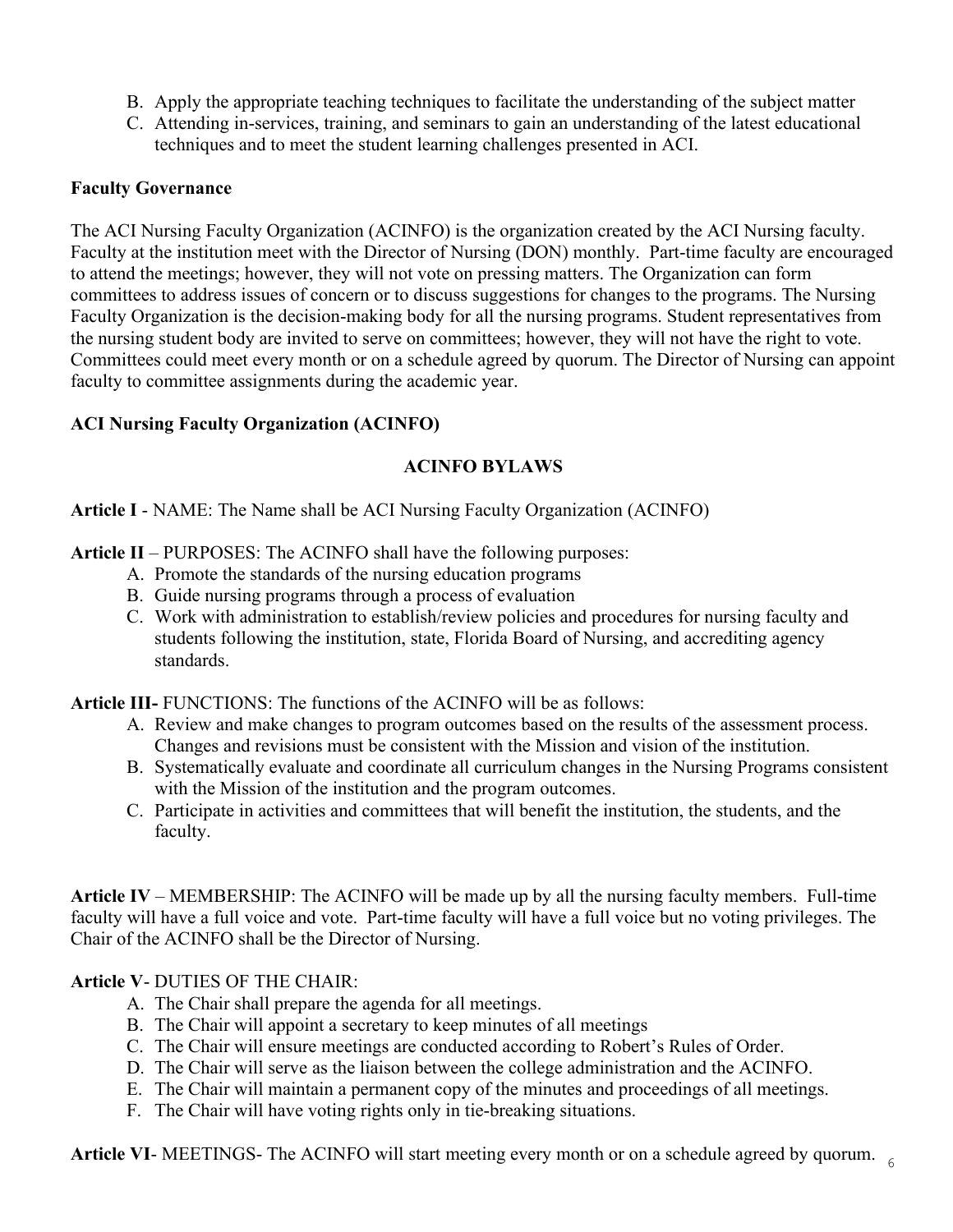Minutes of the meetings will be permanently maintained in a secure space. Special arrangements can be called by the Chair or upon request by the majority of the voting members.

# **Article VII** – QUORUM AND VOTING REQUIREMENTS:

Quorum constitutes of two-thirds of the full-time faculty voting members.

A decision constitutes a voting agreement by two-thirds of the majority.

Full-time faculty absent during voting will be allowed to cast a vote in person or by email to the Director of Nursing within three days of the meeting.

Only at the beginning of a meeting shall the request to suspend the rules of voting and debate be made as per Robert's Rules of Order.

**Article VIII** – COMMITTEES: The following will be standing committees:

Curriculum Revisions Program Evaluation

Representatives of the student body may serve in the Revision Committees. Student representatives will be non-voting members. Part-time faculty may serve in all the standing committees. Part-time faculty will have voice but no voting rights.

*Functions of the Committees:* 

The Curriculum Revision Committee shall:

- A. Develop/Review program and course outcomes of the Nursing Program following the Mission of the Institutions and the Florida Board of Nursing Requirements.
- B. Systematically review the Nursing Program based on assessment results and make recommendations to the ACINFO.
- C. Review course student learning outcomes based on results of assessment and review students' course evaluations to recommend changes.
- D. Review textbooks and recommend changes to the ACINFO
- E. Make recommendations to the Chair so that changes can be discussed with the College's Curriculum Committee members.
- F. The Program Evaluation Committee shall:
- G. Review results of the annual evaluation process, including passing rates for licensing exams.
- H. Review course evaluations.
- I. Suggest changes to ACINFO based on the results of the annual assessment process.
- J. Suggest additional courses/requirements based on results of licensing exam to the ACINFO.
- K. Discuss suggestions for changes to the Nursing Program submitted by the Director of Nursing or College Administration.

## *Academic Freedom at ACI*

ACI recognizes its obligation to protect the academic freedom of the faculty and students. The recognition of the following rights does ensure academic freedom:

- 1. Right of the faculty teach material within their academic specialty and the right of the nursing student to pursue this knowledge.
- 2. Right of the faculty to conduct research to expand their knowledge in their academic specialty and the right of the student to conduct research to increase their knowledge base.
- 3. Right of the faculty member to seek to advance their knowledge and development through their field of expertise.
- 4. ACI must provide the facilities and resources necessary for the faculty to impart their knowledge to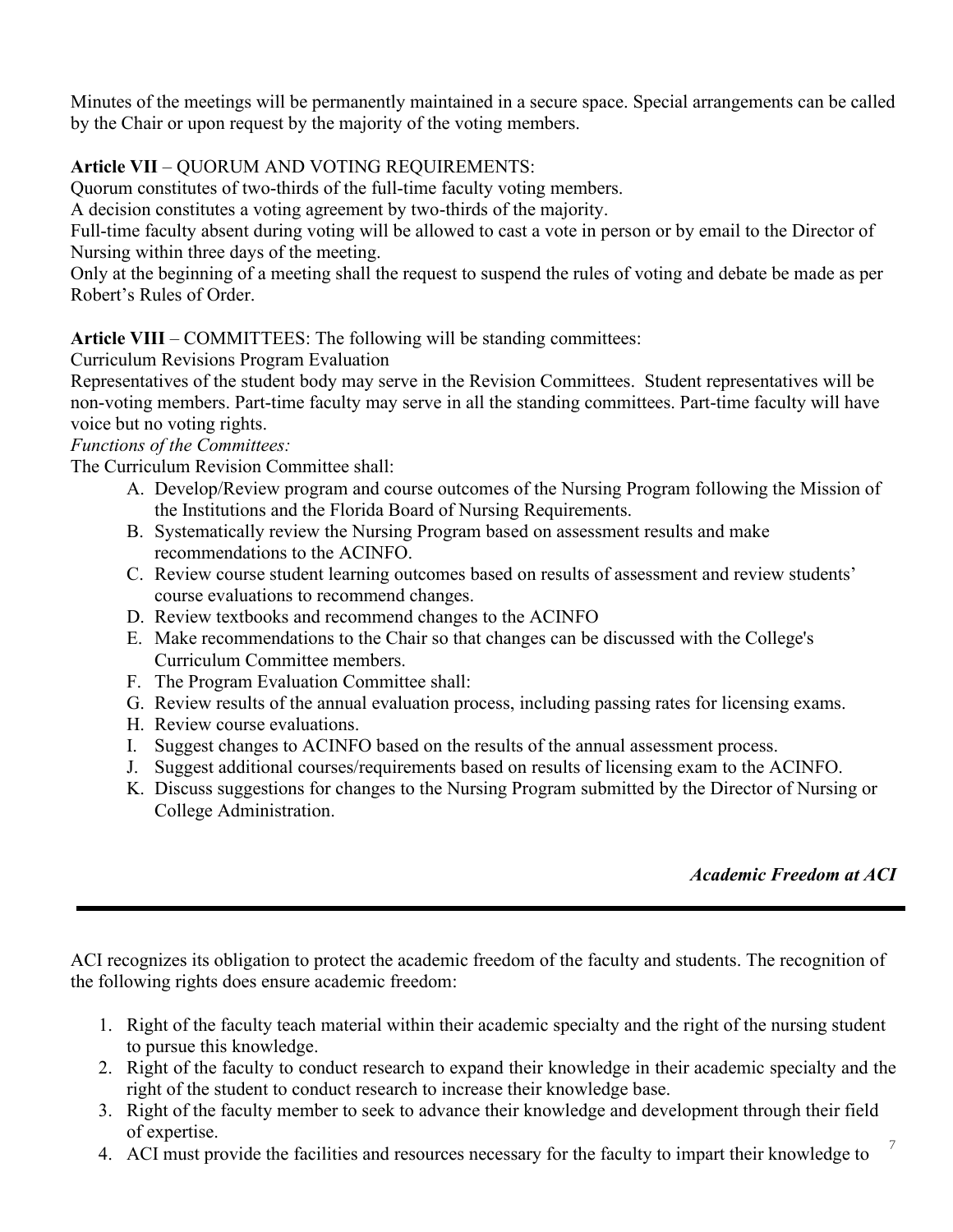the students and for the students to learn the subject matter.

### **ACI expects its faculty not to use the classroom to disseminate personal religious, gender, political, racial, national, or ethnic views and biases.**

### **Academic Freedom**

ACI encourages the free communication of ideas. Individuals at ACI are expected to engage in dialogs regarding personal opinions and feel free from fear of ramifications. Faculty should engage students in discussions and open forums that promote professional thought processes by purposely utilizing critical thinking. Despite ACI's commitment to academic freedom, there will be situationsin which faculty members and students may feel that the right to academic freedom was not met. The Policy below should be applied in situations where academic freedoms are called into question.

## **Policy Regarding Infringements upon Academic Freedom**

- 1. All allegations regarding violations of academic freedom or other grievances shall remain confidential between the person filing the grievance and those in the institution's chain of command.
- 2. All grievances and disputes will stay **confidential**. The chain of command must be honored unless special consultation and advice are needed. All individuals involved must uphold the rules of confidentiality to guarantee freedom from fear from retribution against the person filing the grievance or against the person being accused.
- 3. The **chain of command** under the Policy is as follows:
	- − Faculty members will report to the Director of Nursing
	- − The Director of Nursing then reports to the President of ACI
- 4. Initial Investigation: Alleged infringements or grievances are reported to the Director of Nursing; if the Director of Nursing is the person accused in the grievance, then the grievance is directly presented to the President. In this situation, the Director of Nursing is not part of the chain of command.
- 5. Appeal: If the recommendations are not satisfactory, then an Appeal is submitted to the President.
	- − Parties interested in appealing the decision may present it no later than five days after the decision has been issued.
	- − The appeal evaluation will review the findings of the Initial Investigation and other relevant information.
	- − A decision on the Appeal will be presented within ten business days of the submission of the Appeal.

# **Copyright Policy**

ACI requires all employees and its students to respect copyright rights as stated by the 18 USC 2319, Criminal Copyright Infringement, 17 USC 101, the No Electronic Theft ("Net") Act, and the Digital Millennium Copyright Act's provisions relating to educational institutions.

8 A "Copyright" protects the works (text, art, graphics, sounds, and software) and expression of creative intellectual ideas. Faculty, staff, and students at ACI may "use" (e.g., copy, distribute, display, etc.) all or part of a copyrighted work only if (a) the owner's permission has been granted or (b) the individual qualifies for a legal exception. A copyright violation may occur when the copyrighted item is copied, distributed, downloaded, or uploaded on the internet. Unintentional violations remain violations of copyright law. Liability may arise when breaches of the copyright law occur in the ACI's networks or computer resources. Therefore, repeat violations will cause access privileges to be terminated by ACI.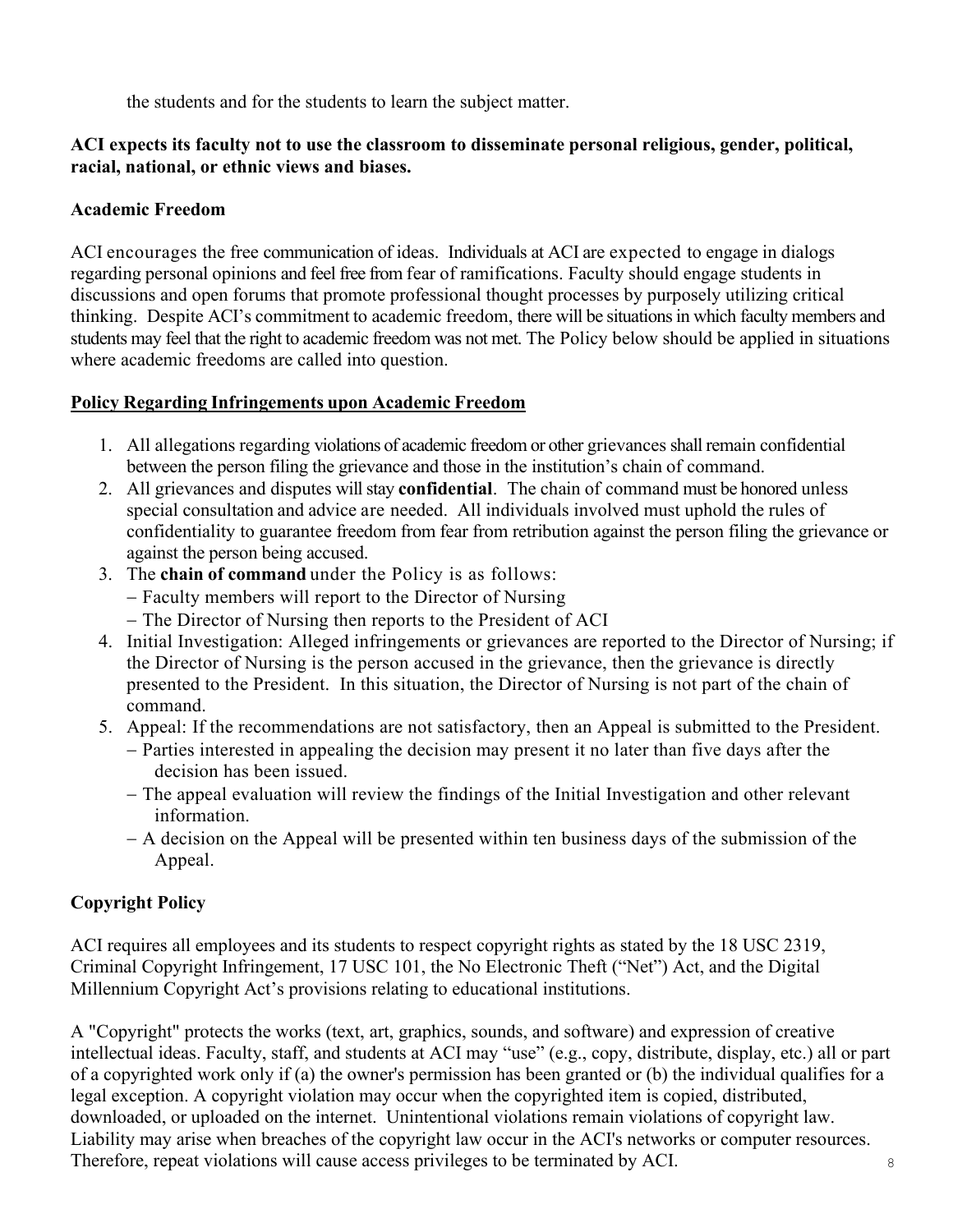## *Professional Code of Ethics*

Faculty at ACI is to maintain the following Professional Code of Ethics.

# **PROFESSIONAL ETHICS FOR FACULTY**:

- 1. Always maintain a robust code of ethics.
- 2. Have a strong background in their field and be aware of new developments to ensure the students are kept informed of the latest research.
- 3. Ensure that objective truth is labeled as such, and opinions are stated as "opinions"
- 4. Is always prepared for lecture/practice/laboratory experience.
- 5. Involves the students in the learning experience
- 6. Has cleared policies with regards to assignments, means of assessment, and grading policies.
- 7. Is aware of the consequences of plagiarism, cheating, and other unethical behaviors and works towards educating the students on the consequences of such actions.

# **FACULTY NONDISCRIMINATION POLICY**

ACI provides a professional environment that affirms the rights of students and faculty. The institution does not tolerate any kind of discrimination or harassment. ACI commits to the principles of equal opportunity in employment and education. ACI does not discriminate based on race, age, color, sex, sexual orientation, ethnicity, sex, sexual orientation, veteran's status, or against disabled persons. ACI complies with nondiscrimination regulations under Title VI and Title VII, Civil Rights Acts of 1964; Title IX, Education Amendments Act of 1972; Vietnam Era Veteran's Readjustment Assistance Act of 1974; Sections 503 and 504 of the Rehabilitation Act of 1973 and the Americans with Disabilities Act of 1990; the Age Discrimination in Employment Act of 1967; and other pertinent statutes.

## **SEXUAL HARASSMENT POLICY**

ACI requires that no college faculty, staff, or student member may sexually harass another individual. Uninvited implicit or explicit sexual advances and requests are deemed as sexual harassment when:

- 1. Compliance to unwanted sexual behaviors conditions the status of the individual's employment or education status.
- 2. The basis for employment or academic decision-making is subject to the compliance or denial of the unwanted sexual advances or requests. Title VII of the Civil Rights Act of 1964 and Title IX of the Education Amendments of 1972 classify sexual harassment as illegal. Sexual harassment may be subject to prosecution under criminal sexual conduct law and subject to personal liability.

All faculty, staff, and students at ACI must wear the identification card at all times. The institution issues the identification card at the time of initial hire for faculty and during admission for students. Individuals not wearing their identification cards will not be allowed on-premises and will be removed.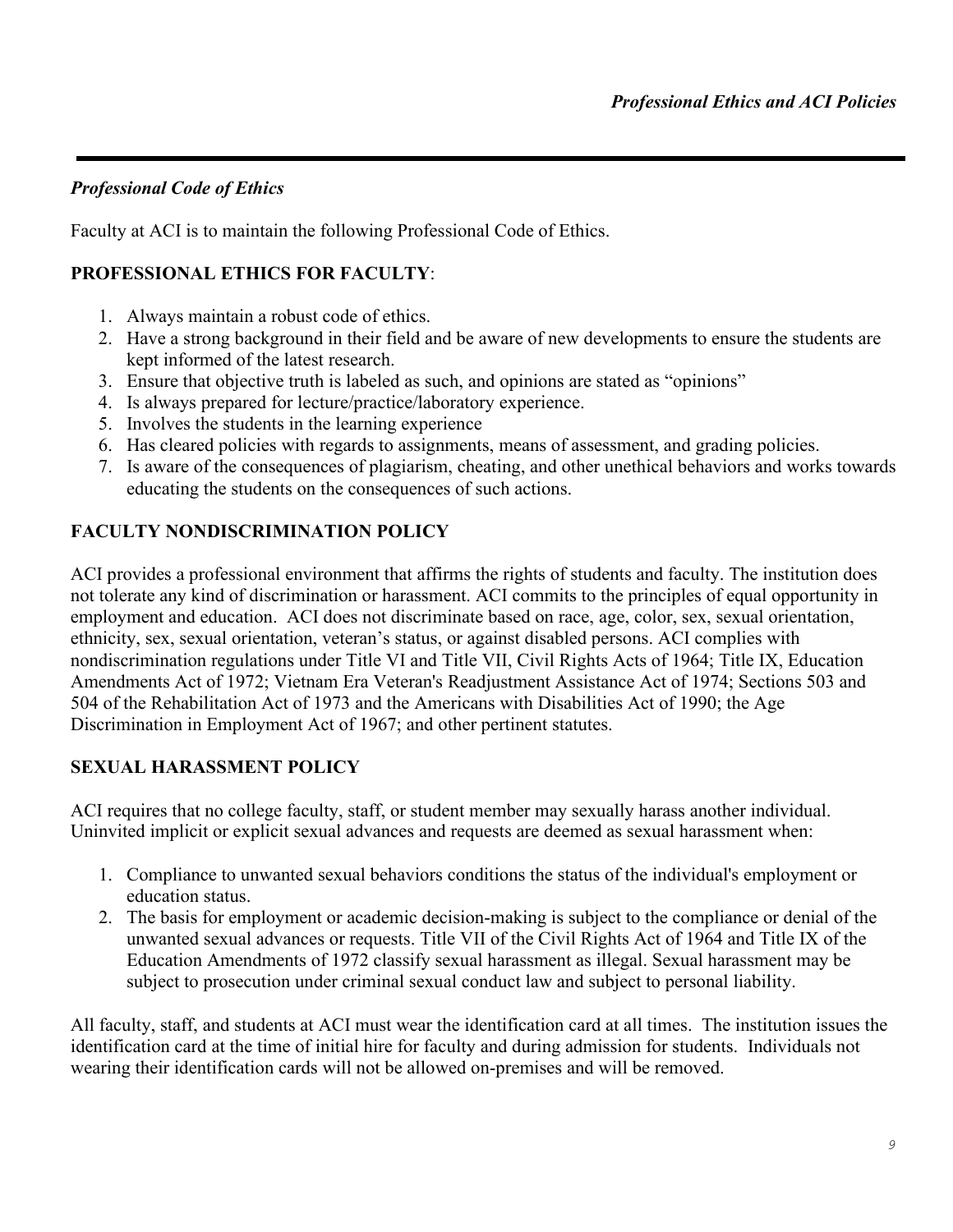ACI uses the following guidelines in the selection of full-time, part-time, and adjunct faculty:

- I. The candidate must understand, accept, and agree to participate in fulfilling ACI's Mission and Vision.
- II. The candidate must demonstrate proficient oral and written communication skills.
- III. The candidate that applies for full-time status as faculty in ACI must prioritize the institution's needs as ACI is their primary employment.
- IV. The candidate's employment must be stipulated in a full-time, part-time, or adjunct faculty service agreement.
- V. The candidate must be a professional in the academic subjects the candidate is hired to teach. The candidate must provide and maintain the valid credentials necessary to teach. The credentialing guidelines established by the accrediting agencies shall be used as guiding standards for selecting faculty.
- VI. In specific cases in which the candidate possesses documented outstanding professional experience, ACI may consider these instead of formal academic preparation in these areas.
- VII. Applicants for the teaching of the nursing programs must have a valid state or national license and meet requirements.
- VIII. A candidate seeking adjunct faculty status must adhere to the guidelines above. Adjunct staff are expected to be involved with the college and be accessible to students.
	- IX. A candidate must provide official sealed transcripts or electronic transcripts from the National Student Clearinghouse or the college or university issuing the degrees obtained, whether domestic or foreign. Applicants with degrees from foreign universities must submit a formal evaluation and the appropriate translations by a nationally recognized evaluation institution. ACI always reserves the right to accept or deny the translations or evaluations submitted during the hiring process.

ACI's number of full-time faculty members is adequate to provide effective teaching, advising and scholarly activity, curriculum development, policymaking, and institutional planning and governance.

ACI can receive faculty applications and resumes at any time; however, hiring will be initiated when the appropriate faculty position is open.

The institution keeps files for each faculty member. Documents include records of professional experiences, credentials, certifications, licenses, academic transcripts, technical skills, performance competencies, records of publications, and other qualifications.

ACI follows credentialing guidelines from the Florida Board of Nursing, the Commission for Independent Education, and the institution's accrediting agency, ABHES.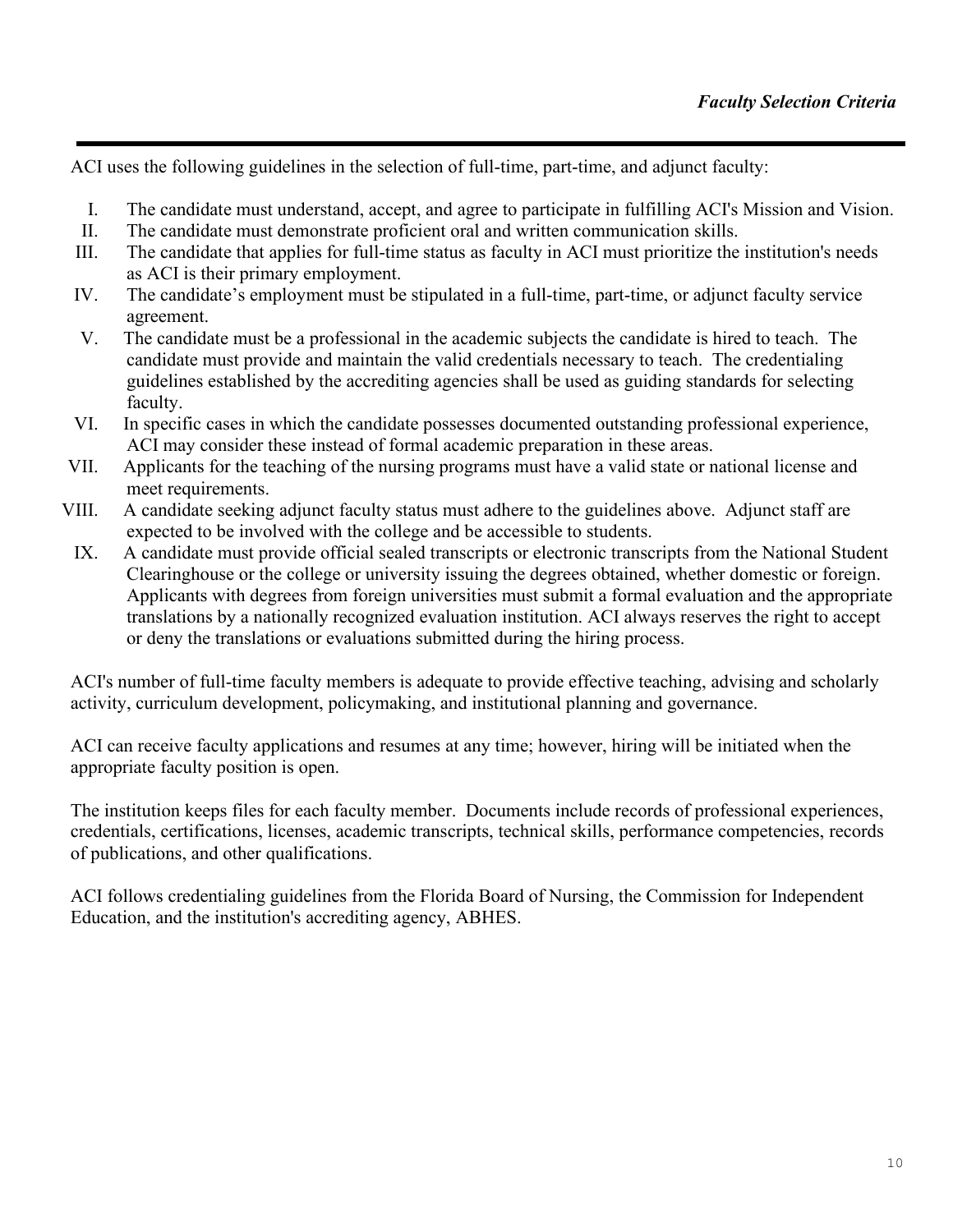### *Procedure for Faculty Selection*

The selection process follows these steps:

- 1. A committee consisting of the Director of Nursing and two other members of the administration, will conduct the first interview with the candidate.
- 2. A final interview is conducted by the Director of Nursing. A final decision will be made by the three individuals forming the committee.
- 3. A candidate will submit copies of all required documentation to human resources. The official academic credentials are required to be submitted in sealed envelopes or via electronic transcripts to ACI. Presentation of official transcripts is required before the term begins.
- 4. The candidate's documentation is submitted to the Chief of Operations (COO), who will ascertain the candidate's eligibility to work at ACI. The COO will sign off on the documentation and will forward it to the President.
- 5. Once all the required employment documentation and forms are completed and submitted, the candidate is presented with the service agreement. The new faculty member will meet with the Director of Nursing to receive the syllabus, ACI Catalog, and Faculty Handbook.

### *Policy on Assignments*

*The Director of Nursing prepares the course schedules and assigns the faculty to appropriate courses*. Assignments are based on the proper academic preparation of each faculty member as identified by the Registrar and the Chief of Operations.

ACI will consider the full-time faculty when making assignments according to the following:

- − The institution reserves the right to assign faculty to any course within the specialty area of the faculty.
- − If a faculty member is reassigned, the faculty with the least seniority status shall lose the assignments.

### *Faculty Orientation*

Orientation is facilitated by the Director of Nursing. The new faculty must complete orientation after hiring is complete and before an assignment begins. This orientation will introduce the ACI's instructional policies and procedures, forms due to the Registrar, and other relevant documents. The Director of Nursing will also issue the syllabus to the new faculty.

### **The Faculty Orientation Program features:**

- I. The need to keep accurate records for the different reports submitted throughout the academic term. The Director of Nursing points out the need for a faculty member to keep records of student attendance in the LPN program. Faculty members are responsible for submitting time-sensitive documents on time.
- II. The importance of submitting all required records and forms, including progress reports and final grade books, to the Registrar in a timely fashion.
- III. An overview of ACI's grading scale and its application.
- IV. The Director of Nursing focuses on developing and maintaining a healthy learning environment for students while in the classroom and during clinical experiences.
- V. The faculty are engaged to use questioning and involvement techniques in the classroom. Faculty are <sup>11</sup>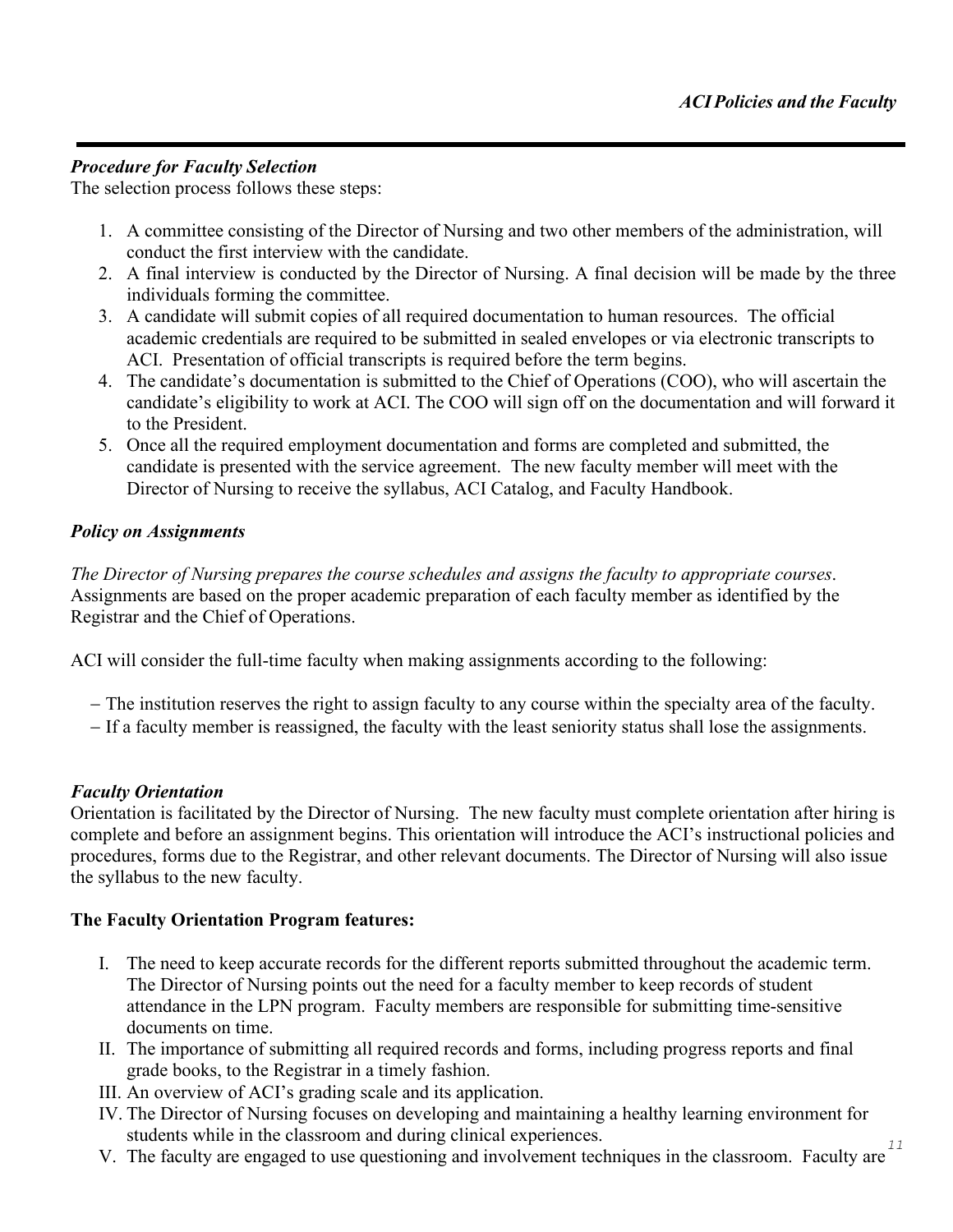also introduced to operational procedures of the institution.

## *Faculty Mentoring Program*

The program serves to provide support to new faculty as they begin their new assignments at ACI.

The mentoring program does not substitute the faculty orientation.

- The Faculty Mentoring Program aims to help new faculty members to
	- − Learn more about ACI.
	- − Help identify and use the support and resources available.
	- − Adapt to their new working environment at ACI.
	- − Assist the new faculty in becoming an active member of the institution.
	- − Engage in questions, address concerns, and identify needs.

New Faculty responsibilities:

- − Develop a relationship with the mentor and communicate often.
- − Inform the mentor of any challenges faced during their first assignments.
- − Share experiences, ideas, and concerns with the mentor.
- − To identify the need for help and seek the assistance of the mentor or the administration when appropriate.

## *Faculty Compensation*

Faculty salaries at ACI derive from an established pay scale. Salary scales account for academic education, professional experience, and years of teaching. Yearly performance evaluations will be conducted.

## *Salary Review*

Initial salaries and increases are considered using the following:

- 1. Academic background
- 2. Prior teaching experience
- 3. Participation and contributions made to the development and improvement of ACI.
- 4. Professional behaviors and communications
- 5. Academic effectiveness in teaching courses at ACI, retention rates, student evaluation reports, and observations and assessments made by administration.
- 6. Advancements in academic education and professional licensures.
- 7. The number of years dedicated to providing instructional services at ACI.

Despite positive reviews on performance evaluations, **no advancements in position or annual increases in salary are guaranteed.**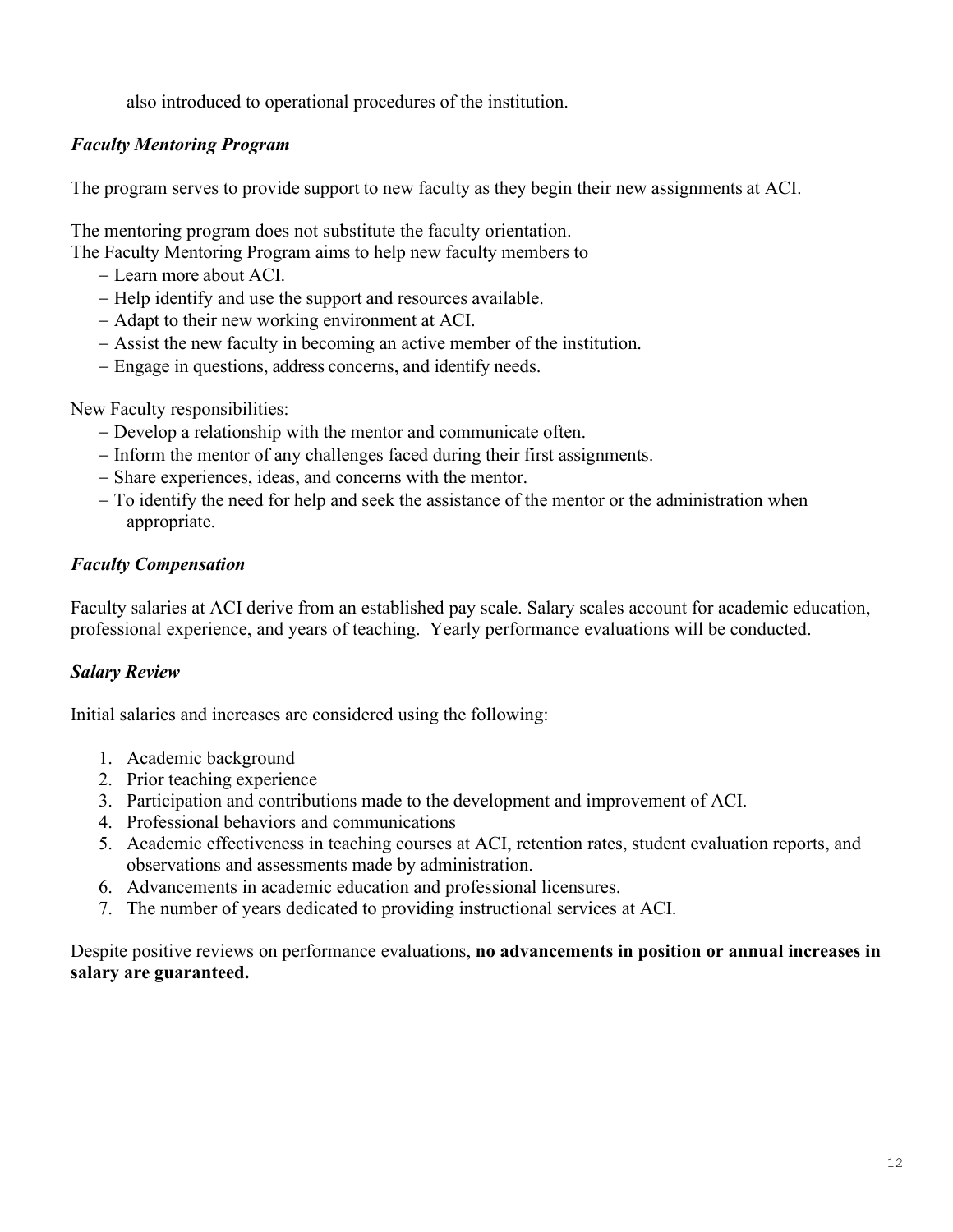## *Performance Review*

Salary increases are subject to the annual performance review and evaluation. In addition to the sections mentioned above, the performance review will also focus on:

- 1. Knowledge of the didactic material and performance of skills required by the course(s)
- 2. Performance in the instruction of the course material
- 3. Productivity
- 4. Punctuality
- 5. Communication
- 6. Attendance

## *Policy Concerning Teaching Loads*

- *1.* Individual teaching loads are detailed in the contracts between each faculty member and ACI. Faculty are to refer to the Letter of Appointment or Assignment for the course load assigned. Full-time faculty are entitled to benefits; however, the eligibility is void if the faculty drops to part-time or adjunct status.
- *2.* Academic advisement will be assigned to the Director of Nursing and faculty members as needed. Students will be notified of student advisement hours by the administration and by having the hours posted at key locations throughout the campus. The Letter of Appointment or Assignment will specify the need for faculty to be available for advising hours.
- *3.* ACI requires all full-time faculty members to participate in at least one committee. Part-time and adjunct faculty are not required to participate in committees but are always invited to participate.
- *4.* Faculty must attend all commencement ceremonies.
- *5.* ACI requires all faculty to report working in other academic institutions. Full-time faculty must receive approval from the ACI administration before they are hired elsewhere.
- *6.* All faculty must abide by ACI's Confidentiality Agreement.

## *Provisions for Faculty during Clinical Experiences*

ACI requests for all nursing faculty to abide by the institution's procedure regarding the supervision of students during clinical experiences:

- *1.* Based on the course's Student Learning Outcomes, the faculty is responsible for creating student assignments and allocating experiences to meet the outcomes of the course. Assignments must allow students to explore nursing concepts, employ critical thinking, practice clinical skills and complete the assigned competencies for the course.
- *2.* Faculty must complete the clinical skills competency checklist as the students demonstrate skills.
- *3.* Faculty must record the attendance of each student at the clinical site. Students who lack compliance in attendance or do not complete the determined number of clinical hours should immediately be identified and reported to the administration at ACI.
- *4.* The maximum number of students per faculty that require direct supervision when providing direct care to clients should not exceed twelve.
- *5.* The faculty is responsible for providing students with guidance and supervision during clinical learning experiences.
- *6.* The faculty member or clinical preceptor at the clinical site must directly supervise students participating in direct patient care, invasive nursing procedures, and other complex nursing activities. Refer to the "Using a Preceptor" section for definitions and details.
- *7.* The faculty member must always be physically present and available in the most proximate location possible to students while students provide direct care to patients. ACI faculty must be present and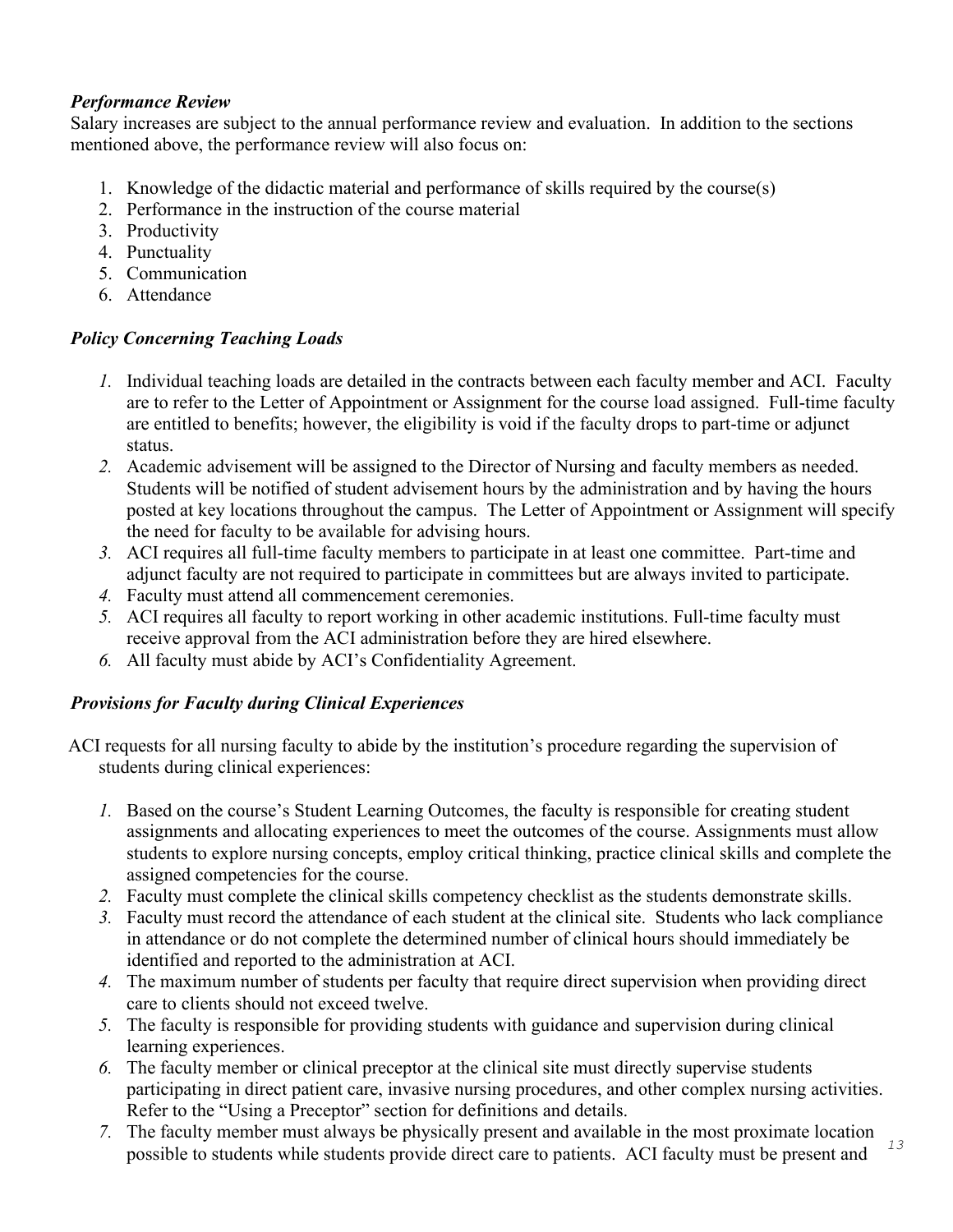available to address any issues or concerns from the clinical site staff or coordinator. If the faculty member cannot arrive or must leave during clinical hours, the faculty must immediately notify the Director of Nursing. Another faculty member must come to substitute the original faculty before leaving the clinical site, or the students must be removed and not allowed to perform direct patient care until the replacement faculty arrives.

- *8.* If approved by the clinical site and program director, a faculty member in the hospital setting may indirectly supervise students only when a clinical preceptor is assigned to manage the nursing student. Refer to the "Using a Preceptor" section for definitions and details. The faculty member must remain at the clinical site and be available by phone.
- *9.* For community clinical experiences that are likely to involve complex or invasive nursing activities, a faculty member may indirectly supervise students only when a clinical preceptor is assigned to manage the nursing student. The faculty member must remain at the clinical site and be available by phone. Such an arrangement must be approved by director of the site and the Director of Nursing at ACI. Refer to the "Using a Preceptor" section for definitions and details. If no invasive or complex nursing activities will be completed during the clinical hours, then a faculty can perform indirect supervision only if the faculty member can be reached via phone.
- *10.* Faculty must be available via phone to students participating in clinical hours. The faculty is responsible for evaluating the each of the student's clinical experience.
- *11.* Simulation Labs are part of the students' clinical experience. Faculty must plan and schedule clinical experience in labs in coordination with the Nursing Clinical Coordinator and Director of Nursing.

## *Using a Preceptor*

- A. Preceptors must be set up in advance and require the Director of Nursing's approval.
- B. Preceptors for clinical experiences must be registered nurses.
- C. The student may not engage in clinical hours unless their assigned preceptor is available.
- D. The faculty member must always be available to both the student and the clinical site preceptor. The faculty is responsible for the direct or indirect supervision of the student.
- E. The assigned preceptor must work with the faculty to evaluate the student's performance and completion of clinical competencies.

### *Policy Regarding Graduation Ceremonies*

The Graduation Ceremony is a day of honor and excitement as a new class of students reaches the end of their program at ACI. As such, is important for all members of ACI to acknowledge this day. Therefore, ACI requires **all full-time faculty to attend Graduation Ceremonies in cap and gown to honor the students and the faculty's achievements in graduating the class of students ready to become professionals in their field.**

## *Policy on Release of Student Record Information*

Written permission is required of the student before the release of any information. Therefore, all requests for information regarding a student (e.g., student progress, status, personal information, etc.) must be handled by the Registrar. Faculty nor staff at ACI are allowed to issue any student information to anyone requesting it. Only entities having legal rights to student information should receive it.

### *Policy on Relations with other Employees and Students*

All ACI administrators, faculty, staff, and students must behave and communicate professionally while interacting with others at ACI to ensure that professional relationships and the reputation of ACI are not compromised. Individuals that violate this policy and thus harm operations or the reputation of the ACI will, after an investigation, proceed to termination.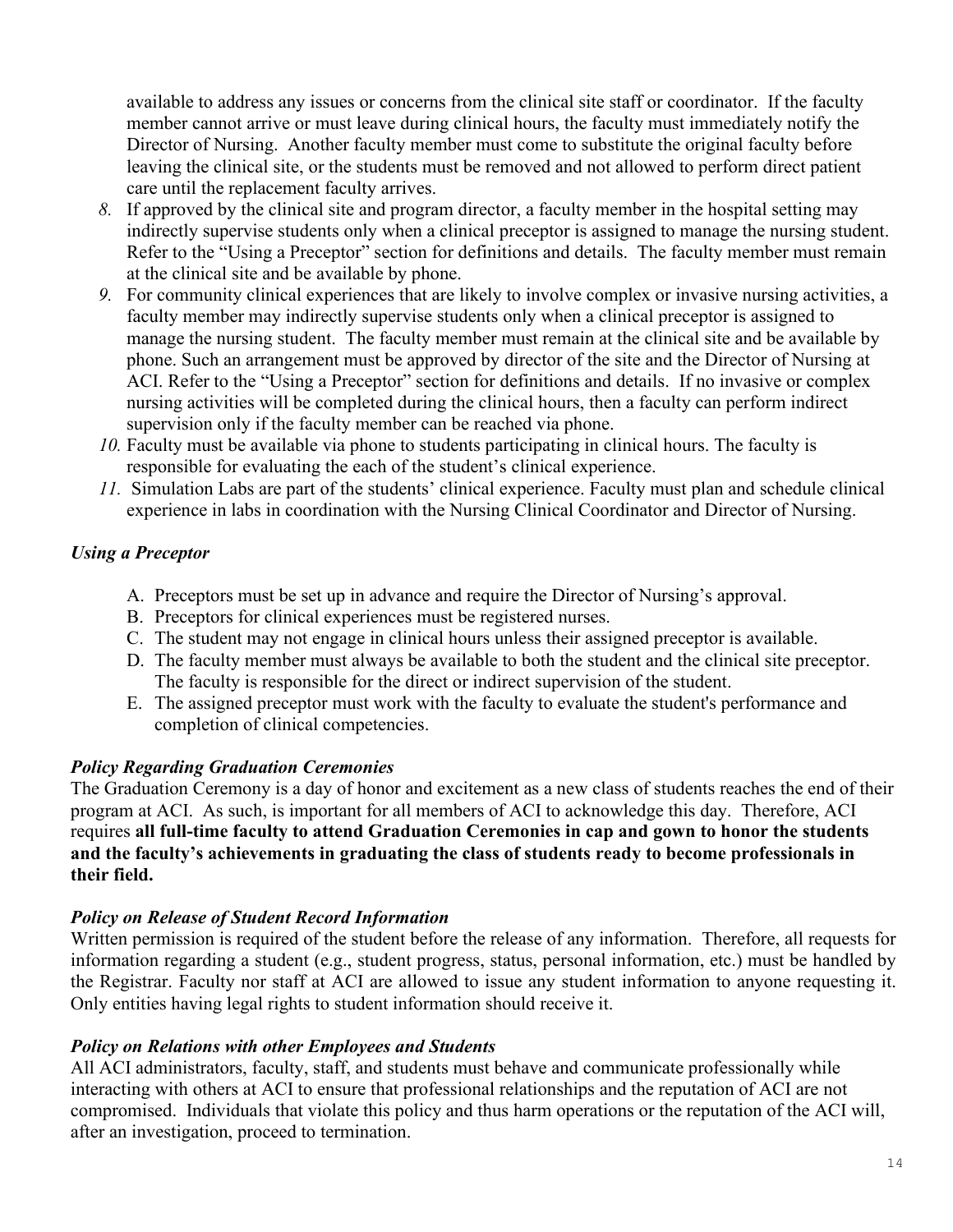### *Locating Employees*

The administration of ACI maintains a record of the home address and telephone number of each administrator, faculty, and staff member. It is the responsibility of the employee to notify human resources of any changes in their contact information. Confidential information about employees can only be released once the employee has submitted written authorization.

All employees of ACI must be available during working hours and must inform the administration where they can be reached. Suppose an employee must leave the ACI campus. In that case, the employee is required to notify their supervisor or administration regarding their leave and the expected time of arrival to the campus. Suppose the employee is leaving Miami on ACI-related activities. In that case, the employee must inform the administration or his/her supervisor of any changes to the location, hotel address, and date of return.

### *Policy on Personal Phone Calls*

ACI understands that employees and students will need to use their telephone. When a personal emergency call comes into the college, the staff will try to reach the employee. However, no classes will be disrupted for non-emergency calls. Students are required not to use their phones for calls or texts during classroom instruction. Only in an emergency call shall the student quietly leave the classroom to answer the call quickly. Repeated answering of calls without notification of emergency to the faculty member will lead to a recorded absent day from the course. Employees of ACI are not to initiate or accept long-distance, international, payper-calls, call-collect calls that may incur costs to ACI. Violations may lead to termination of employment.

## *Policy on Protection of Personal Property*

### **ACI does not carry insurance to protect the personal property of employees. ACI does not accept responsibility for personal items, including money.**

### *Policy on Faculty Meetings*

Full-time faculty must attend scheduled meetings at ACI since matters regarding the college, programs, courses, policies, activities, and procedures are discussed, and faculty input is needed. Part-time and adjunct faculty are invited to attend meetings, but it is not a requirement.

### *Policy on Faculty Participation in College Activities*

The faculty is expected to participate in the institution's committees and accreditation activities. Faculty members should participate actively on an accreditation committee. Additionally, faculty members are encouraged to participate in student activities to show interest in and support the student body.

### *Proprietary Information*

According to ACI's Confidentiality agreement, all items created and information produced by employees while working for the institution become the property of the college. All digital or printed data or information is considered property of the institution.

Modifying and sharing of any confidential, or proprietary information in printed or digital form to members outside of the ACI institution while employed, after termination, or at any time is strictly prohibited.

Any resources or equipment used while employed at ACI must be returned. Employees must turn in their usernames, passwords, access codes, and any other necessary information required for the institution to continue using resources and accounts to avoid disruptions in operations.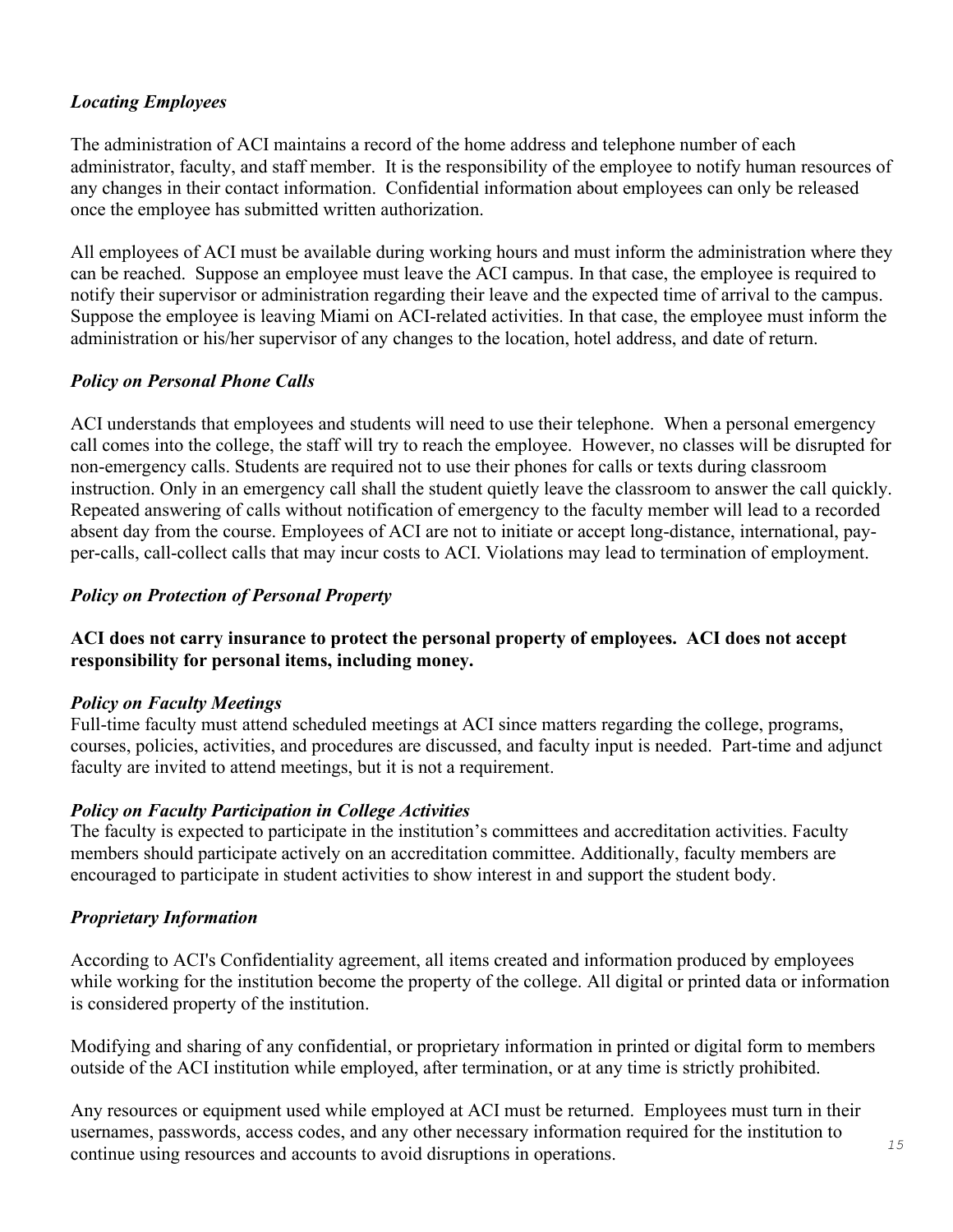# *Supplies*

### *Policy on Issuance of Instructors' Textbooks*

All faculty have access to the textbooks required in each course available at ACI. These books and other resources are available in the education department. A faculty may take a textbook to teach a course and must return it by the end of the course. Textbooks, visuals, and other supplies must be returned upon completion of the course. Materials must be returned, or paychecks may be withheld until the return is completed.

### *Textbook Selection*

#### **Instructors wishing to change textbooks are asked to follow these steps:**

- *1.* When an instructor has selected a new textbook, they should ensure that other instructors teaching the course for which a new textbook is proposed review the new textbook.
- *2.* Once all instructors teaching the course for which the new textbook is selected, have reviewed the new textbook, the proposed text will be brought for approval to the curriculum committee.
- *3.* If the curriculum committee approves the proposed textbook, the Director of Nursing or administration will update the syllabus accordingly.
- *4.* New textbook proposals must be made in advance to ensure all the steps are completed before starting the course.

### *Duplicating Services*

All employees have access to photocopy machines throughout the campus.

### *Security and Access to College Facilities*

The President holds the responsibility for ACI's security. The President has delegated this authority to the Chief Operating Officer (COO). The COO is to keep all records of criminal incidents and will report them to the President.

No visitors are allowed in the classrooms unless a member of administration accompanies them.

Visitors and children are not allowed in the classrooms and labs. A guest speaker that has been invited to participate in a class must be met by the faculty member in the lobby. The guest speaker must be issued and wear a guest pass and be accompanied to the classroom.

## *Policy on Campus Crime*

According to the Crime Awareness and Campus Security Act of 1990, ACI will make available the following to all students, staff, and faculty:

- *1.* ACI's policies regarding how employees and students are to report criminal activities occurring on campus and the response of ACI reported activities.
- *2.* Current policies on security measures used in the institution.
- *3.* Current policies regarding security personnel and their rapport with local police.
- *4.* Policies and procedures regarding the timely reporting of all crimes to the police or other agencies.
- *5.* A description of how ACI informs all individuals about security procedures and practices. The type of program and its frequency are to be noted.
- *6.* A description of the programs targeting students and employees on how to prevent crime; including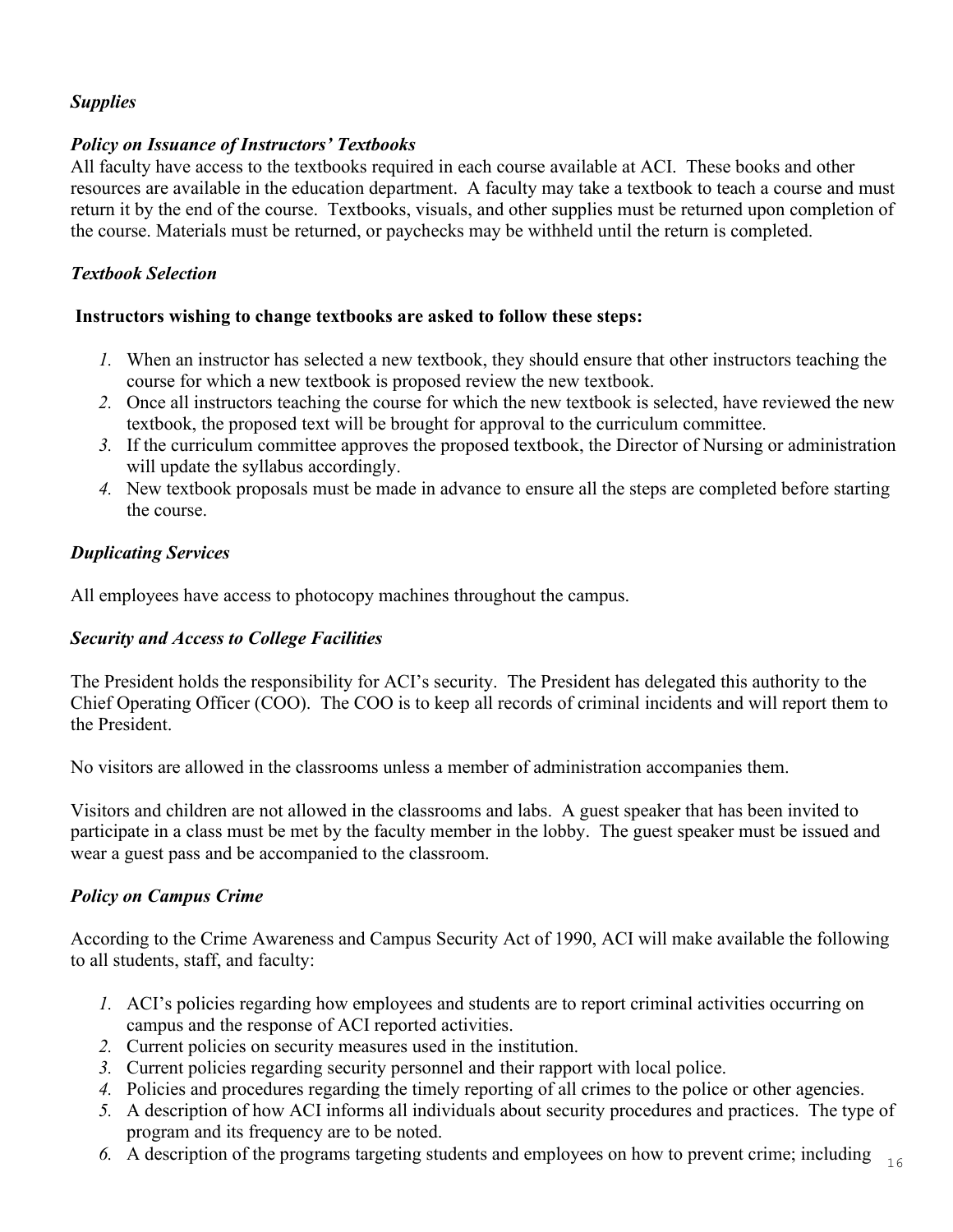data concerning the occurrence of crime on campus during the most recent academic year, and during the past two academic years for which data are available, of the cases of rape, robbery, murder, aggravated assault, motor vehicle theft, and burglary criminal offenses reported to campus security or local police agencies.

- *7.* Statistical data regarding the following on-campus crimes:
	- A. liquor law violations.
	- B. drug abuse violations.
	- C. weapons possessions.
	- D. murder.
	- E. rape.
	- F. robbery.
	- G. aggravated assault.
	- H. burglary.
	- I. motor vehicle theft.
- *8.* A policy regarding the possession, use, and sale of alcoholic beverages and illegal drugs, and application of Federal and State drug laws. ACI is to include a description of drug or alcohol abuse education programs as required under section 1213 of the Higher Education Act of 1965.

ACI is required to submit the information collected above to the Secretary of Education, upon request.

# *Reporting of a Crime*

The following steps are used at ACI when reporting and notifying of the crime or the attempt to commit a crime:

- 1. The Chief Operating Officer (COO) is the first to be notified of the crime or attempted commission of a crime on the ACI campus. The COO is responsible for contacting the proper authorities and notifying the Office of the President.
- 2. Students who witness a crime are asked to notify the closest faculty member. The faculty member is responsible for contacting the COO.
- 3. If the COO is not available, or does not react accordingly, Miami-Dade police and any applicable agencies are to be notified immediately by anyone witnessing the crime or attempted commission of a crime.
- 4. Criminal acts are to be handled by law enforcement officers.

*The ACI Campus Security Report is published annually and is available at the U.S. Department of Education's Consumer Information website [\(https://ope.ed.gov/campussafety/#/\)](https://ope.ed.gov/campussafety/#/).*

## *Policy Regarding Drugs and Alcohol on Campus*

ACI is a drug and alcohol-free campus. The illegal use, possession, or distribution of drugs and alcohol by any individual on campus or in any campus activity violates the standards of conduct.

ACI reserves the right to take disciplinary actions up to termination of any student or employee under the influence of illicit substances while on the ACI campus or in any ACI activity.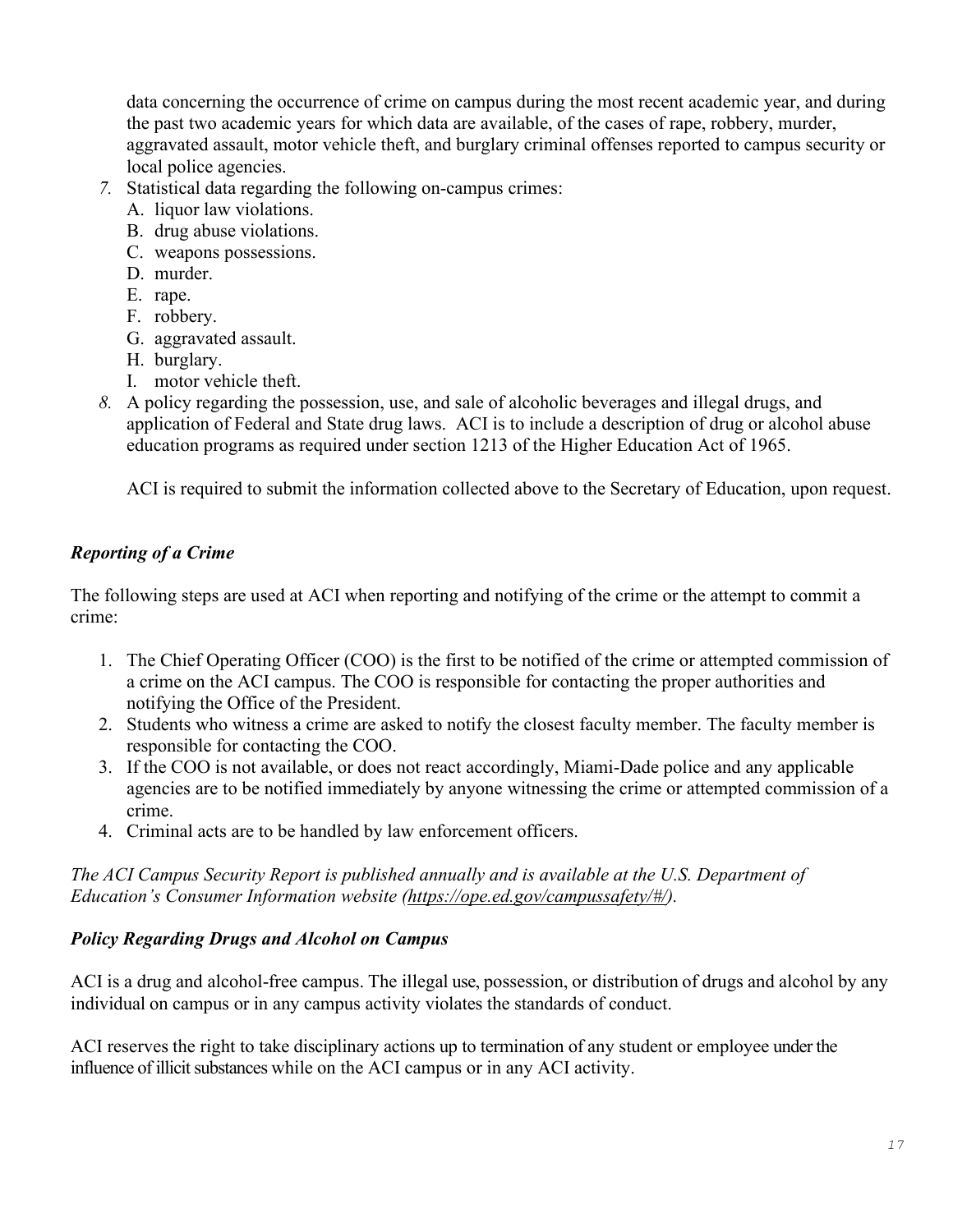## *Conditions of Service*

### *Evaluations*

Yearly evaluations will be performed on each faculty member. However, more evaluations will be conducted if necessary to:

- (a) observe the in-classroom learning
- (b) identify opportunities for improvement in instruction
- (c) confirm compliance with the course's curriculum

### *Tenure*

ACI **does not** have tenure.

### *Curriculum Review and The Curriculum Committee*

The course's curriculum undergoes continuous review and revision. All ACI faculty are encouraged to participate in curriculum reviews during Curriculum Committee meetings.

ACI has developed program and course outcomes assessment procedures to evaluate and or modify the curriculum.

### *Absence of the Instructor*

The faculty must communicate with the Director of Nursing in an expected absence or unexpected absence from the institution.

Faculty must expect to fulfill the service agreements signed with ACI. As such, faculty are not to plan for vacations or other absences during an academic term. In the case of an emergency, such an absence will be accepted with proper documentation of the crisis, and arrangements will be made to cover the faculty member.

A faculty member who feels ill during a course's teaching must inform the administration before dismissing the students. ACI will determine if a substitute instructor will be assigned to continue the lecture/course material or dismiss the students. Worker's Compensation protects all employees during their working hours; therefore, administration must be notified of all accidents as soon as possible.

For all other absences and leave of absence definitions and policies refer to the employee handbook.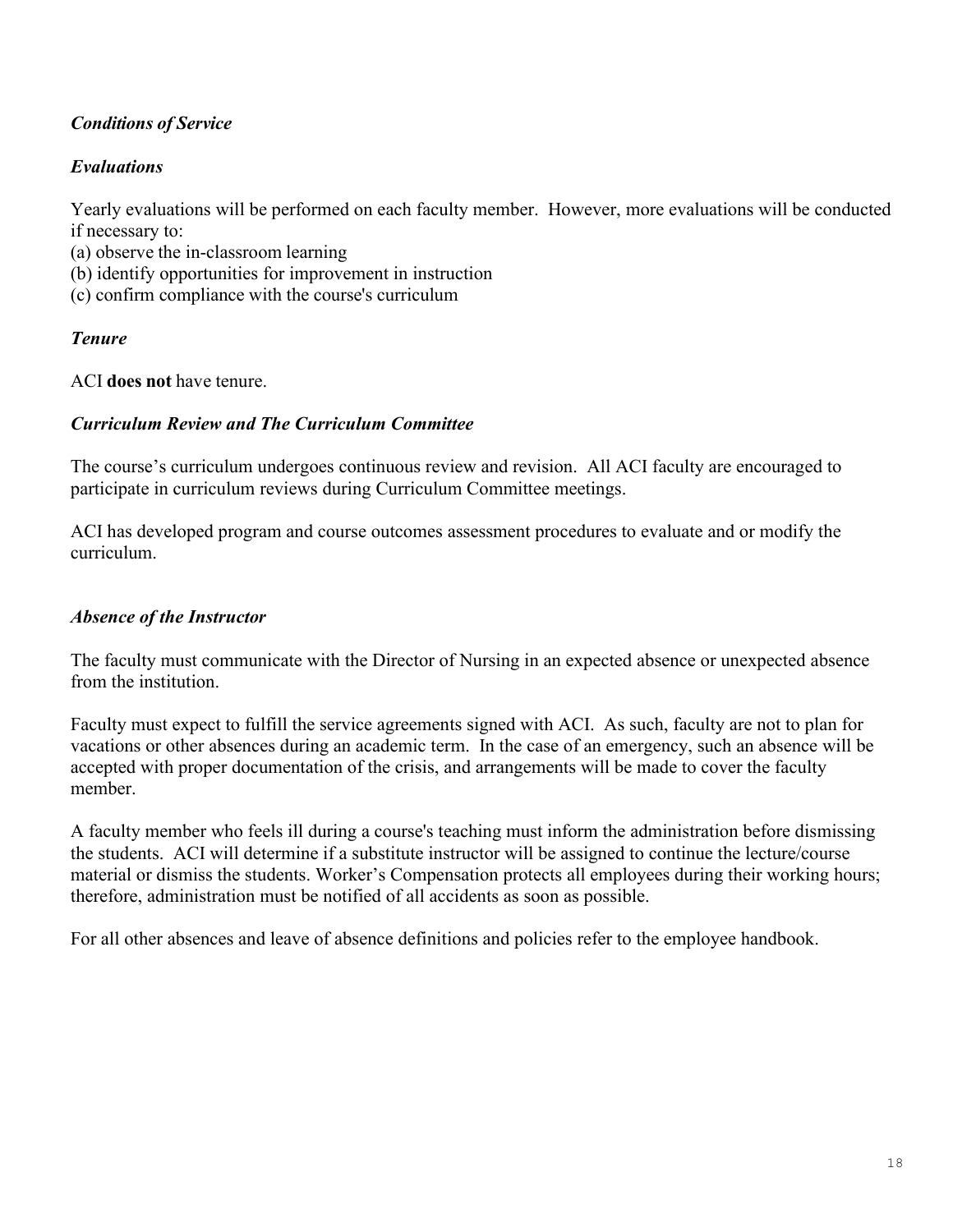### *Faculty Vacations*

Faculty members that are full-time receive PTO or vacation days as per the table below. Requested time off and vacations should be scheduled so that they do not interfere with ACI's operations and academic progress.

| <b>Years of</b><br><b>Service</b> | <b>Annual PTO</b><br>Days/Hours |
|-----------------------------------|---------------------------------|
| $0 - 1$ year                      | 10 days/ 80 hours               |
| $2 - 3$ years                     | 10 days/ 80 hours               |
| $4 - 5$ years                     | 15 days/ 120 hours              |
| 6+ years                          | 20 days/ 160<br>hours           |

### *Paid Faculty Holidays*

Federal holidays are listed in the ACI catalog. Faculty and students will not attend campus on official Federal Holidays.

## *Faculty Members' Workdays*

Faculty will be expected to attend three faculty workshops per year.

### *ACI Employee Scholarship*

After 6-months of full-time employment, all employees at ACI are eligible to apply to the ACI Employee Scholarship. Eligible participants include the employee and their direct family (i.e., their spouse and children). Participants of the scholarship must apply and enroll through the current enrollment progress at ACI. Participants must meet the admission requirements and are subject to all the policies of ACI. Participants are financially responsible for covering the costs of textbooks, fees, supplies, exam fees, and graduation fees.

Availability in enrollment is contingent on the program and course's capacity. All tuition-paying students receive priority and will be enrolled before any participants of the scholarship.

Participants of the scholarship will begin to pay full tuition fees if the employee's full-time status changes.

### *Faculty Professional Development*

ACI supports and promotes faculty seeking professional growth, especially those that assist the faculty in attaining expertise in the field and effectiveness in teaching students at ACI.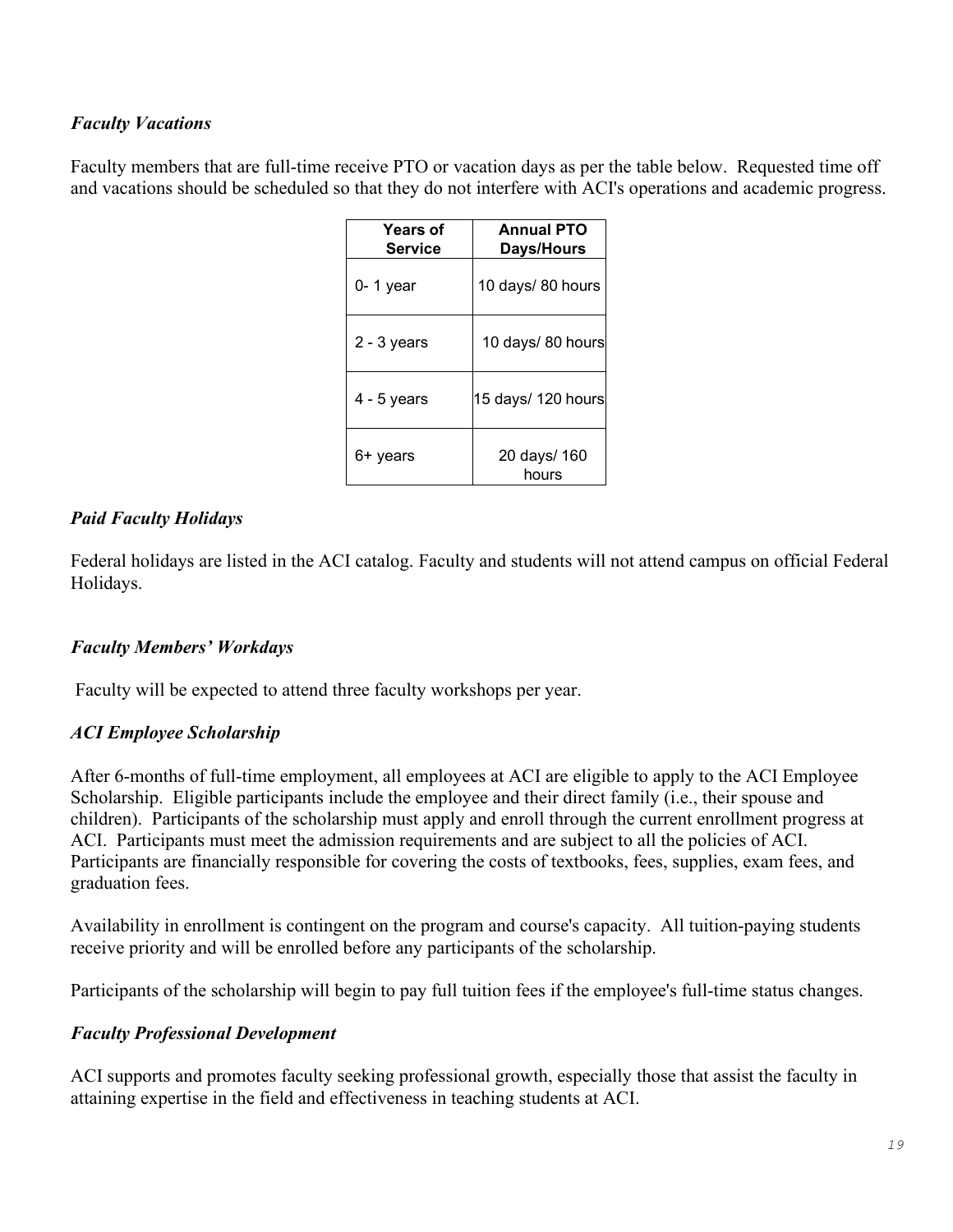## *Faculty Portfolio*

Each faculty portfolio must contain the items listed below. While copies are acceptable for most documents, official transcripts must be received initially directly from the academic institution or the National Student Clearinghouse. Copies of transcripts are not permitted.

- 1. Evidence of all diplomas and degrees earned
- 2. The faculty's Curriculum Vitae or resume
- 3. Official transcripts (sent directly to ACI by the academic institution or National Student Clearinghouse)
- 4. Employee Form
- 5. Documents on the faculty's professional growth (workshops, publishing, certificates, etc.)
- 6. I-9 (Employment Eligibility Verification Form)
- 7. W-4 Tax With-Holding IRS Form
- 8. All current and valid State Board Licenses
- 9. All ACI's Annual faculty evaluations

#### *Collegiate Activities Participation by Faculty*

Professional Growth and Development also involves participation in:

- 1. College committees.
- 2. Annual revision of academic programs and instructional materials.
- 3. Textbook adoption initiatives.
- 4. Faculty meetings.
- 5. Resources and materials for the resource center.
- 6. Membership in professional organizations.

### *End of Course Evaluation Surveys*

ACI students will evaluate faculty. The evaluation can be carried out using online surveys.

Evaluations completed while in the classroom setting must be done in silence. No discussions are allowed amongst students during the completion of the evaluation.

ACI will review and arrange the responses for analysis. Results will be reviewed with each faculty member, and it will be determined if remediation actions are required.

#### *Student Academic Policies and Development*

 Please refer to the ACI Catalog for information regarding student progress, academic advisement, student status, readmissions, credit hour equivalency, satisfactory academic progress (SAP), student leave of absence, grading system, withdraw from the college, course retakes, transfer credits, transcripts, student complaint and grievance policies, and the Student Honor Code.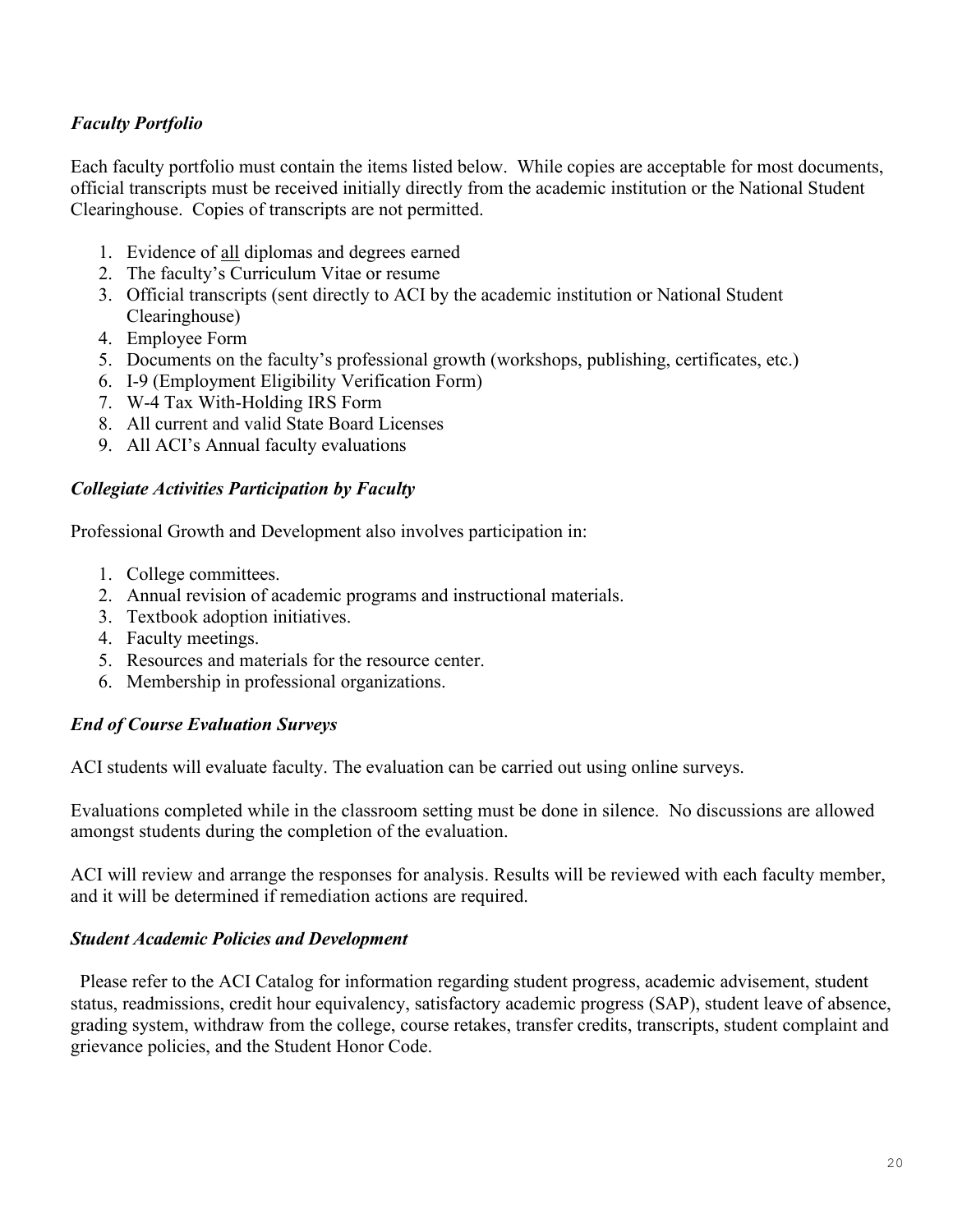#### **Academic Honors and Awards**

#### *1.* **Director of Nursing Honor List**

ACI celebrates the achievements of all students and honors academic excellence. Students with a GPA of 3.50 to 3.94 in a semester (3 terms of five weeks), with at least nine credit hours, will receive the Director of Nursing Honor List. This achievement will be annotated in the student's official transcripts.

#### *2.* **President's Honor List**

Students who achieve 3.95-4.0 in all semesters at ACI will be awarded President Honor List. This achievement will be annotated in the student's official transcripts. The President's List will be announced and honored at the graduation ceremony.

### *3.* **Graduation Honors in Baccalaureate and Associate Degree Programs**

 Graduating with Honors at ACI acknowledges students who have achieved a GPA of at least a 3.60. Students with this distinction will be recognized during the graduation ceremony. The honors will be annotated in the student's official transcripts as follows:

| <b>HONOR</b>    | <b>REQUIRED GPA</b> |
|-----------------|---------------------|
| Summa Cum Laude | $3.95 - 4.00$       |
| Magna Cum Laude | $3.80 - 3.94$       |
| Cum Laude       | $3.60 - 3.79$       |

#### *The Learning Resource Center*

The Learning Resource Center of ACI supports the curricula offered by the College. Staff at the resource center assist both faculty and students in finding resources that support the teaching and learning processes in academia. Faculty and students are welcome to use the computers located at the Learning Resource Center.

Recommendations from faculty and students are considered when making new acquisitions for the center.

### *The Classroom*

#### *The syllabus*

Syllabus are made available to the faculty and each student upon enrollment of the course. The faculty will discuss the syllabus in detail on the first day of the course. Students are encouraged to always have a copy of the syllabus since it details the policies and requirements of the course.

### *First Day of Class*

This is the day to ensure students have the textbook and review the table of contents to provide information on the course. The faculty member will discuss the syllabus, assignments, activities, participation, grading, exams, and other course requirements on the first day.

### *Classroom Rules*

The students are expected to behave professionally while on campus or at any ACI activity. While engaged in any activity at ACI:

- *1.* The student will be considered "Tardy" if a student arrives 15 or more minutes late to class. Frequent tardiness of a student may be regarded as an absence from the course and may fail.
- *2.* Students who arrive late due to employment must bring an official letter from their manager or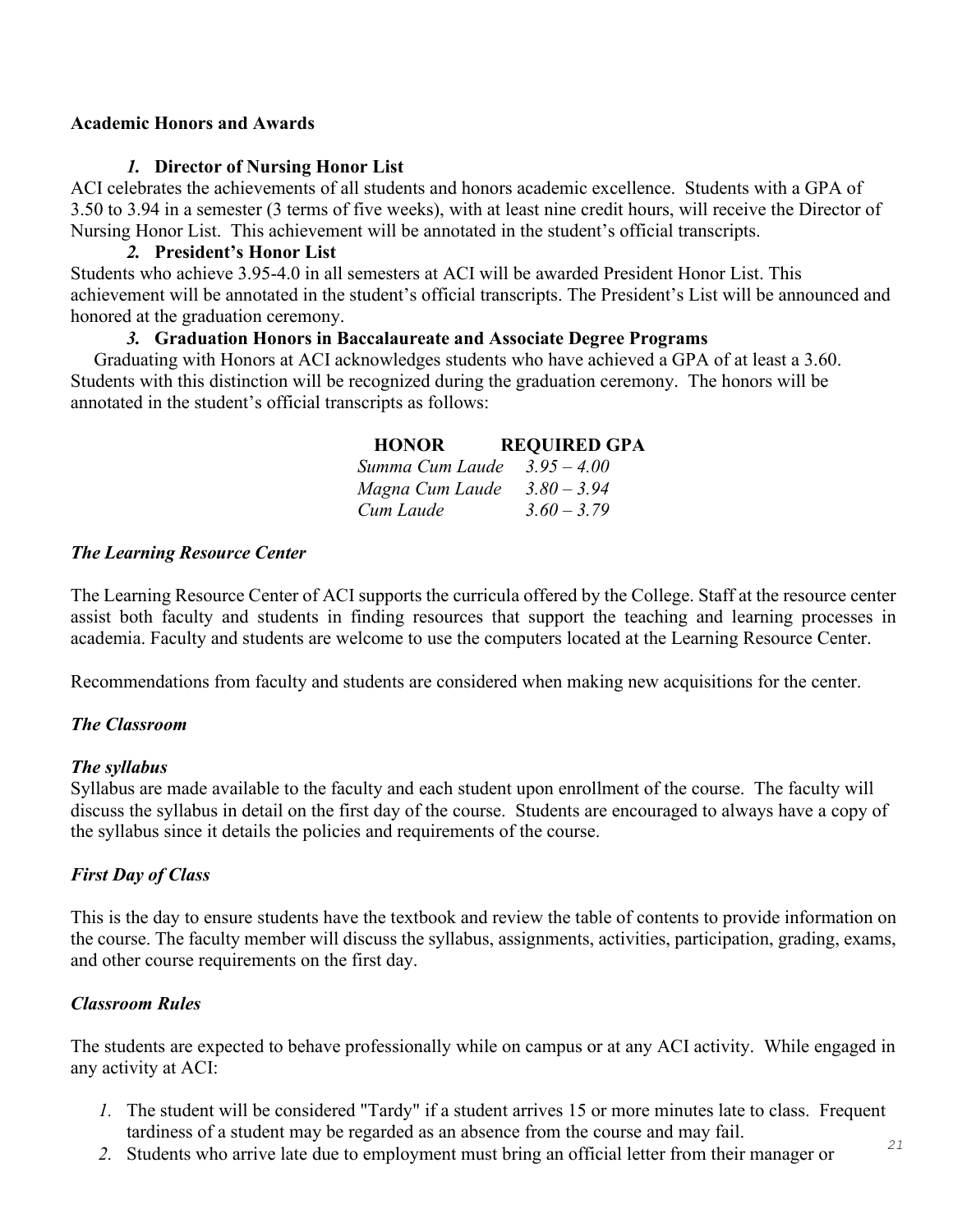supervisor. The student is responsible for the missed content.

- *3.* All students must bring the syllabus to class.
- *4.* All students are expected to have the course's required textbook(s).
- *5.* Faculty may add more class assignments or activities to those detailed in the syllabus.
- *6.* All ACI students must always wear their uniform and identification card while on campus.

#### **Length of Classes**

Faculty are to start and end classes during the scheduled time.

#### *Class Cancellations*

ACI avoids the need to cancel a class day, however, the following apply if a faculty member or ACI cancels a day of class:

- 1. If the faculty member must cancel, the faculty must first inform the Director of Nursing with advanced notification. The Director will coordinate a substitute or may decide to proceed with the class cancelation.
- 2. Once the decision to cancel the class has been made by the Director of Nursing, the faculty is to notify the students of the cancelation and schedule an additional class session to cover the missed material.
- 3. ACI will follow other school closures as designated by Miami-Dade Public Schools when facing severe weather, disasters, and catastrophes.

### *Policy on Student's Campus Life*

All students should maintain professionalism when interacting with others at ACI. Students are also asked to use the code of ethics while interacting and managing challenging situations.

### *Student Code of Behavior*

- 1. Students are expected to wear their uniforms, identification cards and arrive on time for their course. Students are expected to stay in the classroom until the class has ended as per the faculty teaching the course.
- 2. Textbooks and other resource materials are to be brought to class every day.
- 3. All students must follow the Dress Code at ACI.
- 4. Classrooms will not host guests or visitors unless is a Guest Speaker accompanied by a faculty member. No children are allowed in the classrooms.
- 5. Smoking is not allowed on campus. Food and drink consumption is permitted in the lounge.
- 6. Drugs and alcohol are not allowed on campus. Failure to follow policy will cause the student to be removed from the campus and academic program.
- 7. Unprofessional behavior, aggression, and other disturbances on the ACI campus or during ACI activities may lead to expulsion.
- 8. Students and faculties are to respect personal and college property. Violations will be reviewed and may be presented to the Honor Court for adjudication.
- 9. While on campus, all students must abide by our city, state, and country laws.